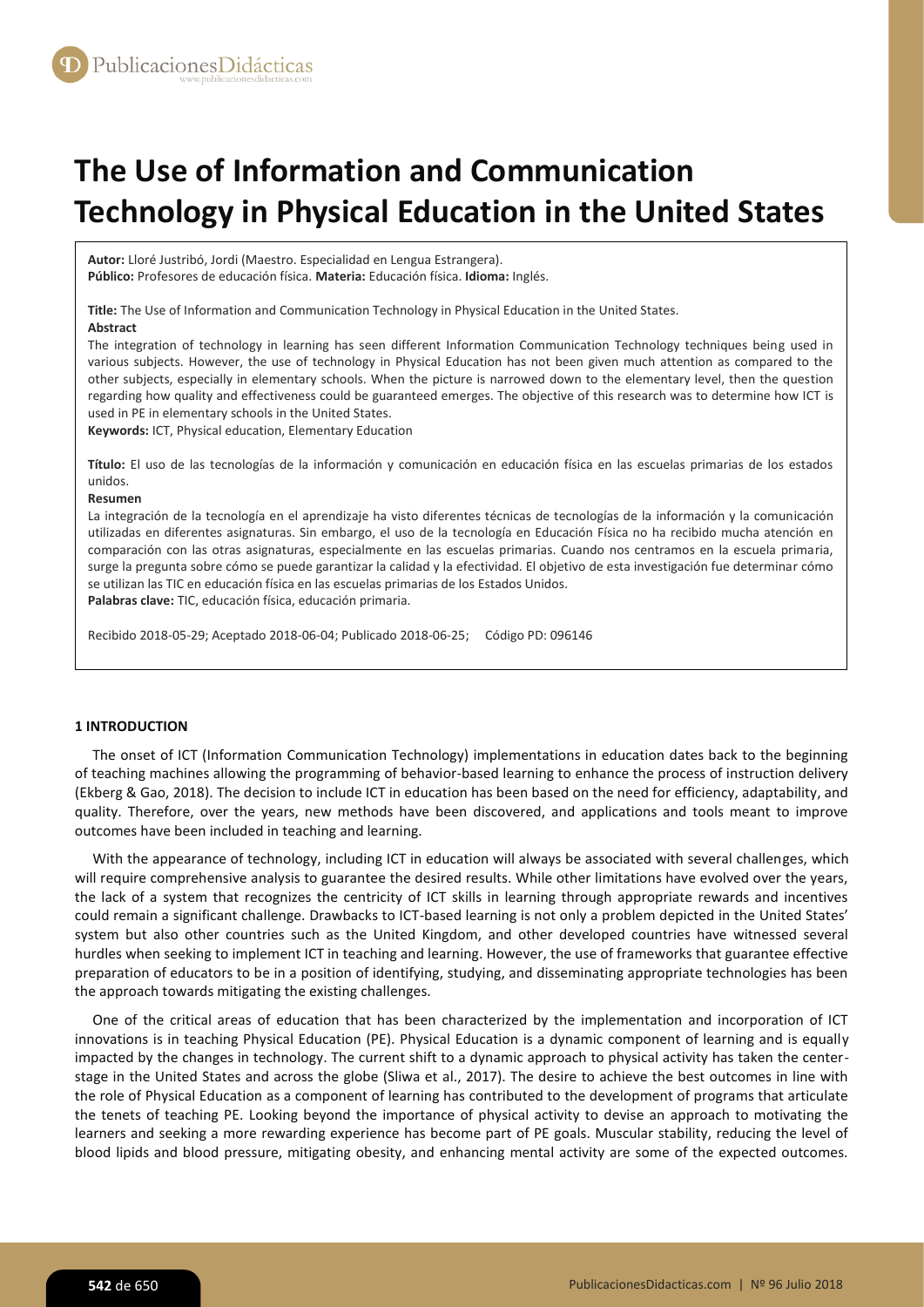However, achieving these goals requires a comprehensive approach to instruction delivery and exercising. ICT has been used to improve performance evaluation in PE by documenting data to establish patterns and assess deviations.

Lawson (2010) noted that the use of these advanced technologies could be the solution to achieving a high level of participation and understanding among pupils. Through visuals and animations, students are in a position to understand the physiology of the human body as well as the health needs, which could be attained through PE. Software and applications emerge every moment, which generates additional dimensions associated with the usability of ICT in PE.

As more technological changes occur, the use of ICT in PE poses several questions and objectives. The appropriate frameworks that could improve performance remains a significant concern. The training of educators and achieving the balance between the resources and the students' needs also characterize the inclusion of ICT in PE (Cardellino & Leiringer, 2014). However, the existence of challenges also initiates the development of prevention measures and mitigation strategies. Therefore, the use of technology in teaching and improving physical activity has become one of the areas attracting scholarly analysis. Evidence-based evaluations have been focused on investing the challenges and the level of adaptability of the critical implementations in PE. Moreover, the dimension of attitudes and perspectives of both the students and teachers is equally essential. The existing resources and long-run funding of the programs to enhance quality and experience of learners and the appropriateness of training that educators receive is also part of the emerging factors that are currently associated with the use of ICT in PE (SHAPE America, 2016).

## **1.1. Study Objectives**

The primary objective of the study is to determine the implications associated with the use of Information Communication Technology in elementary Physical Education in the United States. The other objectives associated with the primary objective were essential in providing the baseline for thematic evaluation of the topic under investigation. They included the following.

- i. To determine the ICT methods currently used elementary PE in the United States.
- ii. To evaluate the challenges associated with the use of ICT in elementary PE in the United States.
- iii. To determine the level of preparation and perception of teachers and students that are associated with the use of ICT in elementary PE in the United States.
- iv. To highlight the policy and curriculum implication emanating from the use of ICT in elementary PE in the United States.
- v. To highlight the future trends and considerations characterizing the use of ICT in elementary PE in the United States.

# **2 LITERATURE REVIEW**

## **2.1 Challenges Associated with Physical Education in the United States**

While it is evident that the PE policies and regulatory frameworks in the United States are robust, several challenges characterize the current status. Achieving a national uniformity is a significant concern for the country because of the various PE policies adopted in different states. The approach to legislation and regulation of the curriculum requirements is different from one state to another (SHAPE America, 2016).

Furthermore, Zhu et al. (2010) noted also that the overemphasis on recreation rather than science-based education had created a tendency of laxity among learners and educators. PE is a subject like any other, which requires attention and planning. The instructors are required to work with the students to guarantee knowledge acquisition and application.

#### **2.2 ICT in Physical Education in the United States**

The declarations of the National Association for Sports and Physical Education (NASPE) in 2009 saw the integration of technology in PE as a requirement for schools. The National Council for Accreditation of Teacher Education (NCATE) echoed a similar concern by calling on educators to adopt the international standards defining how technology could be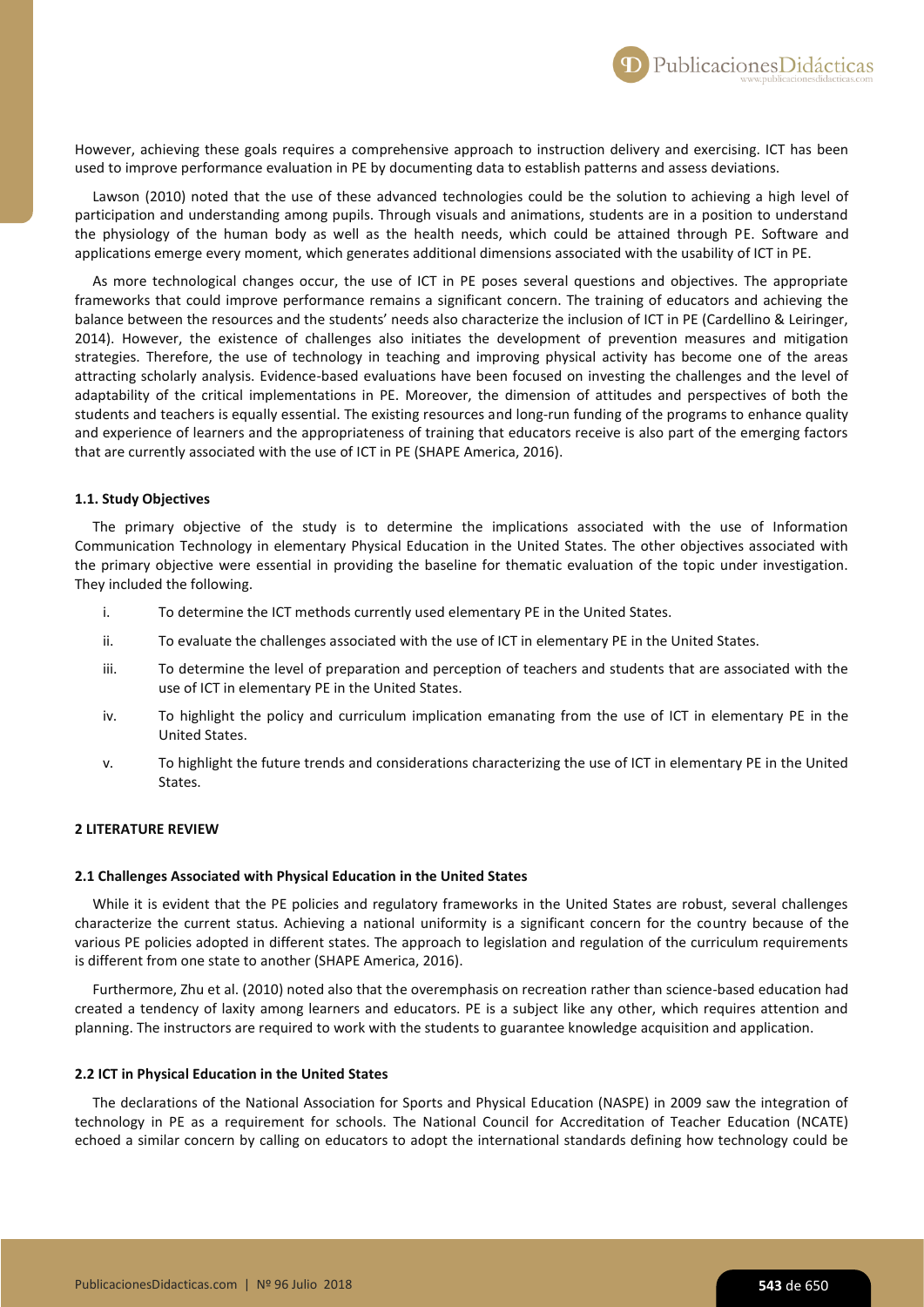used to enhance PE. States in the U.S. have aligned the international standards and requirements to meet the specific structure and environment of the schools within their jurisdiction. According to Maers et al. (2009), NASPE produced the position statement in 2009 to encourage the use of technology-based tools and methods to improve the teaching and learning of PE. An innovative culture has sparked the teaching process in K-12 classes (Dawson, Heathcote, & Poole, 2010). In fact, Mears et al. (2009) pointed out that the declaration by NAPSE ignited a culture transformation where the focus was the shift to activity level and skill development. Nevertheless, the changes were occurring amid the existence of a strong inclination towards the use of traditional methods to teaching and learning associated with PE as opposed to the other subject areas in elementary schools (Vahey & Crawford, 2002).

The existence of a declining tendency to the integration of technology in PE led to the development of guidelines, which have been used in ICT-based implantation in lien with teaching and learning PE. The inclusion of technology was to be embraced as a tool designed to enhance the level of effectiveness in PE (NASPE, 2008). Such a provision allowed the instructors to consider ICT as an enhancement rather than a replacement of the existing frameworks. NASPE was also categorical to affirm that the use of technology in PE was to be viewed as a supplement and useful tool to improve the experience of teachers and learners and reduce the burdens associated with the traditional methods. Moreover, NASPE also pointed out that the use of technology in PE was to focus on creating learning opportunities and new experiences for each student. Therefore, NASPE expected that ICT was not to be applied in PE such that only a few students enjoy the benefits emanating from the digitalized programs and activities. Furthermore, attention was to be drawn towards an advanced approach to the evaluation and assessment of learners (NASPE, 2008).

Based on the guidelines, schools have exhibited significant changes geared towards the improvement of students' experiences during the PE lessons (Eberline & Richards, 2013). The Shape of the Nation report – 2016 revealed that the issue of funding and equipment was part of the factors that featured in the evaluation that the organization carried. While schools are required to evaluate the available equipment and resources, only the state of South Carolina out of the 50 states and the District of Columbia was found to be implementing this requirement (SHAPE America, 2016). The appropriateness of the equipment, as well as their adaptability to the external changes such as technology and the needs of the learners, contribute to the success of PE. The state of Oregon was also found to have a plan in place for the assessment of the facilities used for PE lessons. One of the major contributing factor to skewed ICT implementations in PE in the United States has been the inadequate funding, which has been caused by the lack of proper planning and outsourcing (Eberline & Richards, 2013; Ekberg & Gao, 2018). Less than 25% of the 50 states and one district included in the Shape of the Nation – 2016 report had a proper framework for extra funds meant to improve the success and impact of technology-based PE (SHAPE America, 2016).

# **2.3 Innovations in ICT used in PE**

Different devices have been invented to assist in achieving the desired level of efficiency in physical activity. Such changes have encouraged educators to seek the best tools and methods that could improve the level of practicality of PE. A variety of software and machines have been tested in the classroom and outside to determine their suitability. Over the years, some of the technologies have proved to be essential towards enhancing the experience of learners. While some of these tools have been associated with a high cost of PE, the outcomes have been linked to a higher participation level and motivation among teachers and students. Worth pointing out is that the use of technology in PE is focused on two major factors: the ability to increase the assessment variables and the need to enhance the experience of learners through engagement. The following technology tools and methods are commonly adopted in PE in the United States: pedometers, smartwatches, heartrate monitors, smartphone applications, video cameras, interactive whiteboards, computers and videogames.

# **2.4 Preparing Teachers to Embrace ICT use in PE in the United States**

The preparation of teachers is an essential factor for the success of education (Hauge, 2015). One of the key areas where the United States has invested is the training of education professionals. The local and national government has been keen to ensure that the success of education should not be impaired through the lack of appropriate skills and competence among instructors (Garrahy, 2015). In such a case, a special training curriculum for teacher training exists in all the fields. In physical education, the nature of expertise required to ensure health benefits, body fitness, and safety calls for comprehensive training of instructors. PE teachers are different from the other fitness trainers since they are required to prepare the learners to adopt a lifetime behavioral change, discipline, and routine that will guarantee their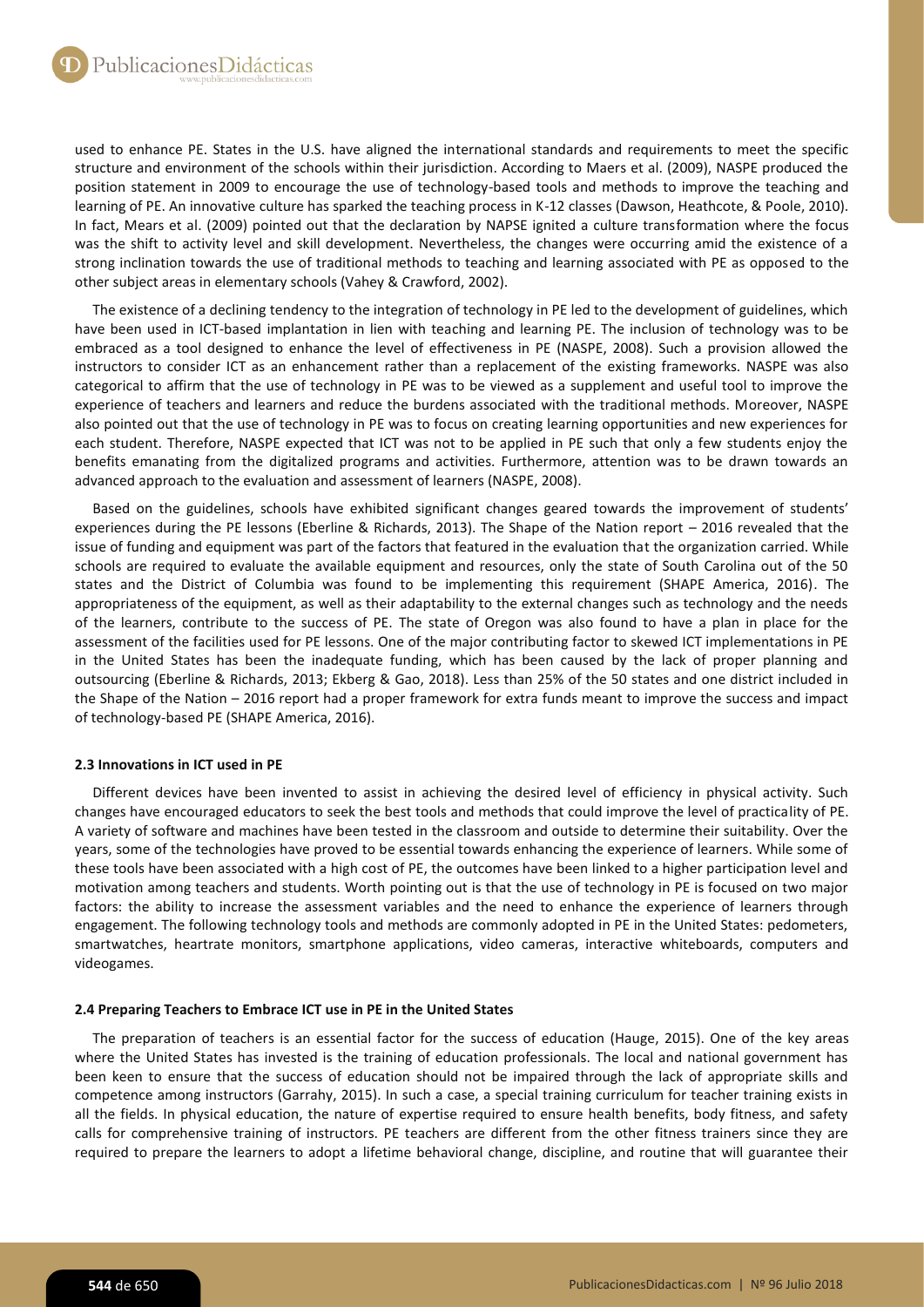fitness and health. Three training factors define the PE professional development among teachers. The need to ensure effective curriculum implementation and school support is an essential component of teacher training. The desire to improve the pedagogical perception of learners as well as the focus on long-term results and adaptation to existing changes are part of the consideration for instructors.

The Shape of the Nation – 2016 report pointed that the majority of the states that were evaluated had set guidelines and necessary qualifications that each educator is expected to attain. Each of the states in the country has a comprehensive guideline for the PE, which includes the level of qualification for each instructor (SHAPE America, 2016). The segregation of the requirements of each school level is not practiced in each region; however, 35 states have set the requirements for elementary PE teachers. In most cases, attention has been given to the middle and high school levels. Through training, the instructors are prepared to teach the students the essence of physical activity and help them to understand their body physiology. The two elements enable learners to comprehend why PE is included in the daily routine (SHAPE America, 2016; Gao et al., 2017). On the other hand, the teachers are also prepared to assist in achieving behavioral change among the children by imparting social skills and encouraging interaction among learners. Other factors included in the preparation of educators is the need to enhance the skills necessary for a different understanding and implementation of safety measures.

Moreover, the other component of training emanates from the Physical Education Teacher Education (PETE) program structure. The body has structured the training into three significant models and at least five other conceptual dimensions. With the introduction of technology, several ICT elements have been included in the training process to prepare the teachers to embrace the changes in classroom spaces (Lonsdale et al., 2016). While the training is meant to prepare the instructors to understand their role in PE, teachers are expected to be innovative and critical to adapt the acquired knowledge to the respective learning environment. Support from initiatives and the national government has contributed to improved training experiences. Cases, where graduates participate in community-based programs through collaboration with other disciplines such as medicine, has become common practice in the country. Nevertheless, the existence of challenges cannot be ruled out because of the lack of adequate resources in schools as well as the training institutions.

### **2.5 Possible Technology-Based Shortcomings Characterizing ICT Use in PE**

In the United States, several limitations and challenges have characterized the integration of technology PE. The success of the PE instructors is therefore affected by the existing barriers, which in turn, jeopardizes the fitness and health outcomes of K-12 learners (Haughey, 2007; Hayes & Silberman, 2007). The lack of time needed to learn the new and emerging technologies affects the ability of teachers to integrate the use of technology in PE fully. Whenever the curriculum that is used to train teachers fails to allocate enough time for learning technology-based innovations in teaching and learning, then the level of effectiveness of the adopted technologies in schools will decline. The accessibility factor is another fundamental element that contributes to the existing challenges. Limited access to technology hardware such as computers, interactive whiteboards, projectors, video cameras, and pedometers affects the integration of technology in PE across significant states. Availability of software designed to accommodate the specific environment in the school as well as the needs of the learners affects the extent to which technology is used in teaching and learning physical activity. Technical and resource-based support is another critical factor noted among significant school districts in the United States.

Moreover, leadership is another determinant factor in education. In the United States, the national and local government plays a central role in education leadership. Non-governmental organizations also contribute towards the success of the sector. The nature of leadership influences the policy and regulations that are adopted. Leadership also determines the decisions made regarding the management and allocation of funds.

Lack of a common goal, which is geared towards achieving the assessment and fitness objective for each learner, is another limitation that is affecting the integration of technology in PE. Schools without a rationale for technology integration and a long-term vision for the implementations being carried out have failed to meet the needs of the society as well as that of learners and instructors.

Furthermore, the lack of appropriate and enough training and support for instructors affect the level of their competence. Through the PETE programs, the country has tried to achieve the best skill integration that is essential for ICT integration. However, other factors such as the inclusion of skill-based experiences for each graduate affects how they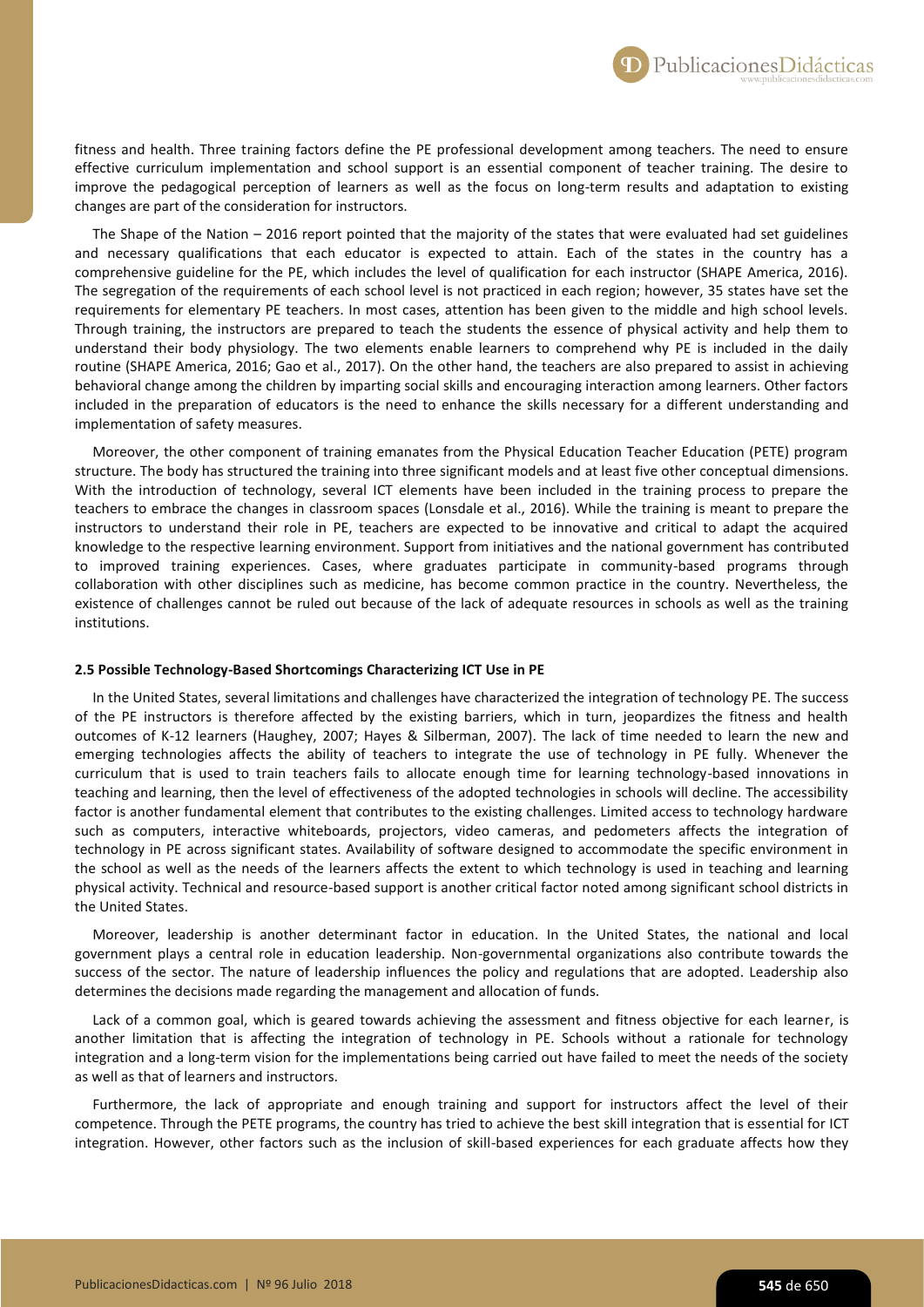blend to school's environment and withstand the challenges they encounter. Resistance to change is also critical as the tendency to traditional method is also common among schools. In fact, the Shape of the Nation – 2016 report pointed out how some schools opted for exemptions rather than following the specified guidelines (SHAPE America, 2016).

The commitment of students and their level of motivation is also hindering most schools from achieving the best outcomes. The other factor that is critical is the lack of support from parents or guardians. Some of the devices are expensive, and some parents are not willing to spend to acquire the necessary tools. For example, the school could acquire the whiteboards, video cameras, and computers; however, a parent may hesitate to purchase smartwatches, phones, or pedometers for their kids. Since the integration of technology in education is a collaboration affair, lack of involvement and commitment from one party will affect the nature of the outcome.

# **3 METHODOLOGY**

# **3.1 Research Questions and Theoretical Hypotheses**

The study was based on five significant questions that emanated from the objectives that had been highlighted in the introductory chapter. The following are the generated questions that informed the evaluation process throughout the study.

- i. What are the ICT methods used elementary PE in the United States?
- ii. What are the challenges associated with the use of ICT in elementary PE in the United States?
- iii. What is the level of preparation and perception of teachers and students that are associated with the use of ICT in elementary PE in the United States?
- iv. What are the policy and curriculum implications emanating from the use of ICT in elementary PE in the United States?
- v. What are the future trends and considerations characterizing the use of ICT in elementary PE in the United States?

Each question was designed to focus on a particular theme that characterized the topic. The need for a focused assessment also led to the development of the proposed qualitative hypotheses. The hypotheses were developed from the objectives or questions by linking the postulates of the theories defining this research. The theoretical framework identified three modern theories that linked ICT to learning tools, environment, and the teacher-student relationship. The following therefore formed part of the hypotheses that guided the study.

- i. The study hypothesized that although several ICT methods that could be used elementary PE exist, most schools have not implemented a framework that incorporates these technologies at the elementary level.
- ii. The study also postulates that there exist several challenges associated with the use of ICT in elementary PE in the country such as financial constraints, leadership, and training; however, various measures could be adopted to mitigate these challenges.
- iii. The researcher also expected to find that the country has invested in the training and preparation of teachers to embrace ICT use in PE. Nevertheless, what is being done is not enough when compared to other subjects where ICT has been integrated. Moreover, the perception of teachers and students also impact the nature of outcomes associated with the use of ICT in elementary PE in the United States.
- iv. The study also hypothesized that the integration of ICT in elementary PE has significant policy and curriculum implications, which should be given the required attention to ensure that the schools, teachers, and student work together to achieve sustainable and long-term results.
- v. The first four hypotheses led to the fifth postulate that the current status of PE in the country requires a proper approach to the integration of ICT at the elementary level. The gaps, challenges, and existing potentials could be used to predict the future trends and considerations. Such move will ensure that the state education leaders prepare to face the future changes to accommodate the required progress.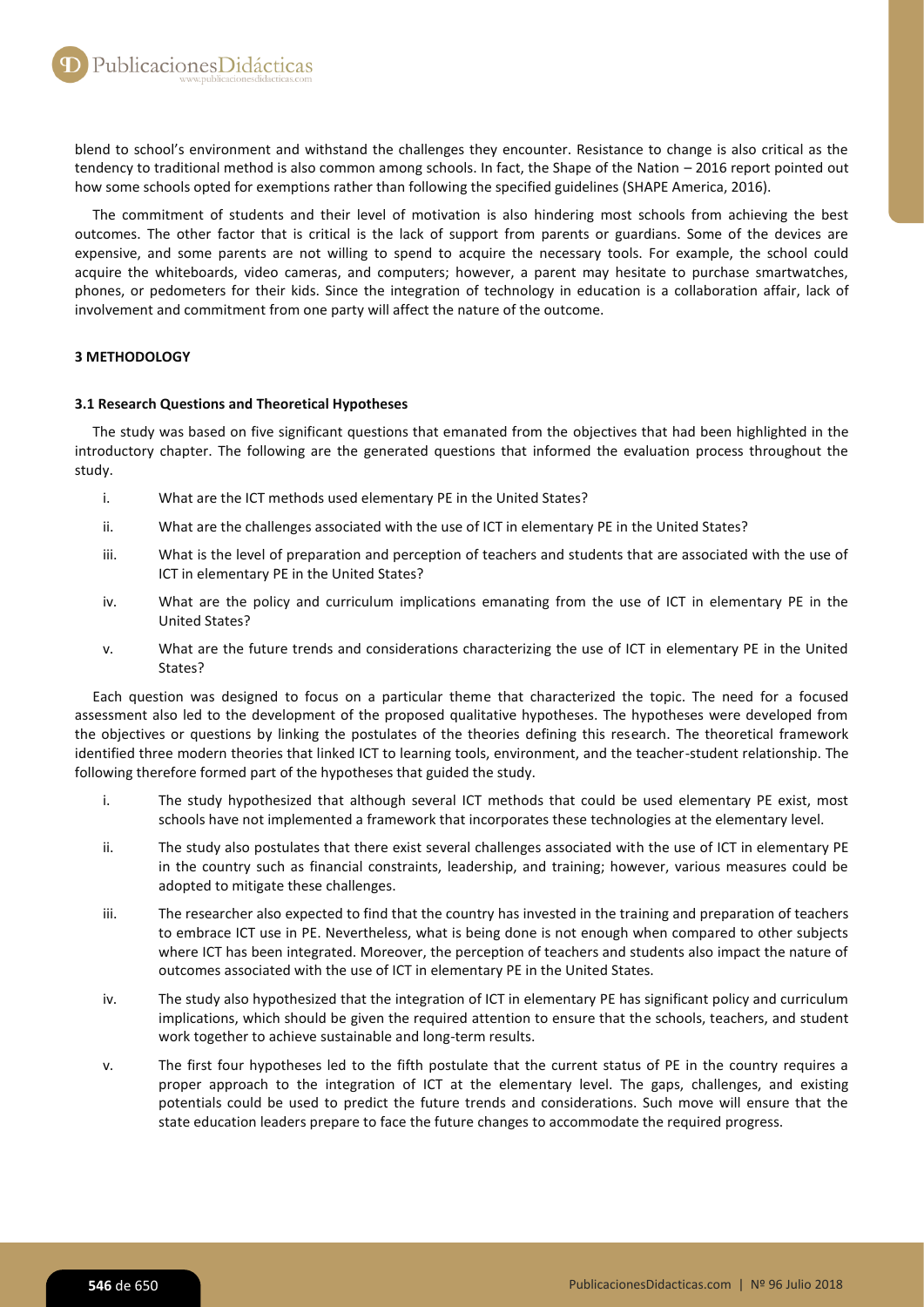PublicacionesDidácticas

### **3.2 Data Collection and Analysis**

The data associated with this study was majorly secondary data. The data was obtained from the published annual reports from the Department of Education, PETE, Shape of the Nation, and scholarly database. The information was gathered based on the objectives of the study where the focus was to determine the specific dimensions that relate to the use of ICT in elementary PE in the United States.

# **4 RESULTS AND DISCUSSION**

#### **4.1 Major ICT Technologies and Methods Being Implemented in Elementary PE**

#### **4.1.1 Video Cameras, Interactive Whiteboards, and Computers**

This study found that video cameras, interactive whiteboards, and computers were used in most of the elementary schools in the US. Video cameras have been preferred because of their wide range of options for use. Video cameras show skills and motion and can be used later to motivate and demonstrate the right practices as well as to develop the comprehension of pupils in line with the subject knowledge. Children can also re-examine their moves, for instance, they can examine and advance their games tactics, steps in their gymnastics, dancing styles, more so if they are capable of watching their performances in slow motion or from a different viewpoint through the use of interactive whiteboards. The research also noted that still and video cameras have also been useful in emphasizing on one's accomplishments within the study. Teachers find this approach convenient because they can crop, edit the video footage and images in a slideshow or DVD player.

The findings of this research have been depicted in work of other scholars. For example, a survey was conducted by Doherty et al. (2012) on the physical activity behaviors of university staff both in the USA and New Zealand using wearable cameras. The findings of this study also show that the cameras can also be used as an evaluation and learning tool and as for managing the classroom. Besides, they can also assist in the making of activity cards, tests, and demonstrations, also, to enable the tutor to simplify specific skill to strengthen and illustrate for better understanding.

## **4.1.2 Pedometers**

The findings of this study show that pedometers were predominantly used in the elementary schools of US. This systematic review found out that pedometers were the most reliable measurement tools since it minimized the bias intrinsic in the survey methods and is useful in large groups of people. The study underscored the fact that precise measurements of physical activity are significant in the determination of the present level of physical activity, examining compliance with the guidelines on physical activity, and determining the relationship between physical activity and health. These outcomes are also evidenced in the study by Sirard and Pate (2001) on the assessment of the physical activity of children and adolescents which show that pedometers were the most used tool in the measurement of physical activity. Sirard and Pate (2001) on the evaluation of physical activity in children and adolescents using pedometers show that the use of a pedometer application like Nike Plus program in physical education enabled the teachers, parents, and pupils to track their progress about their activity level and their health. The report was extracted by the adolescent students in the study from the Nike plus website and used to improve their fitness, ICT skills, and set goals to test themselves. This information was also useful to parents in that they could detect any early sign of lifestyle diseases and take appropriate corrective measures.

#### **4.1.3 Smartwatches, Heartrate Monitors, Smartphones, and Computer Games.**

The study also found that some of the ICT approaches were not used in the elementary schools in the US except in secondary schools and higher institutions of learning (Hollis et al., 2017). For instance, heart rate monitors were only found to be useful in specified higher academic institutions where there are specialized persons and where there are standard facilities such as laboratories. Similarly, smart watches and mobile smartphone applications were also not used at the elementary level because of the various institutional policies and the fact that the elementary school children cannot adequately comprehend their use. Also, computer games were only found to be used in higher levels of education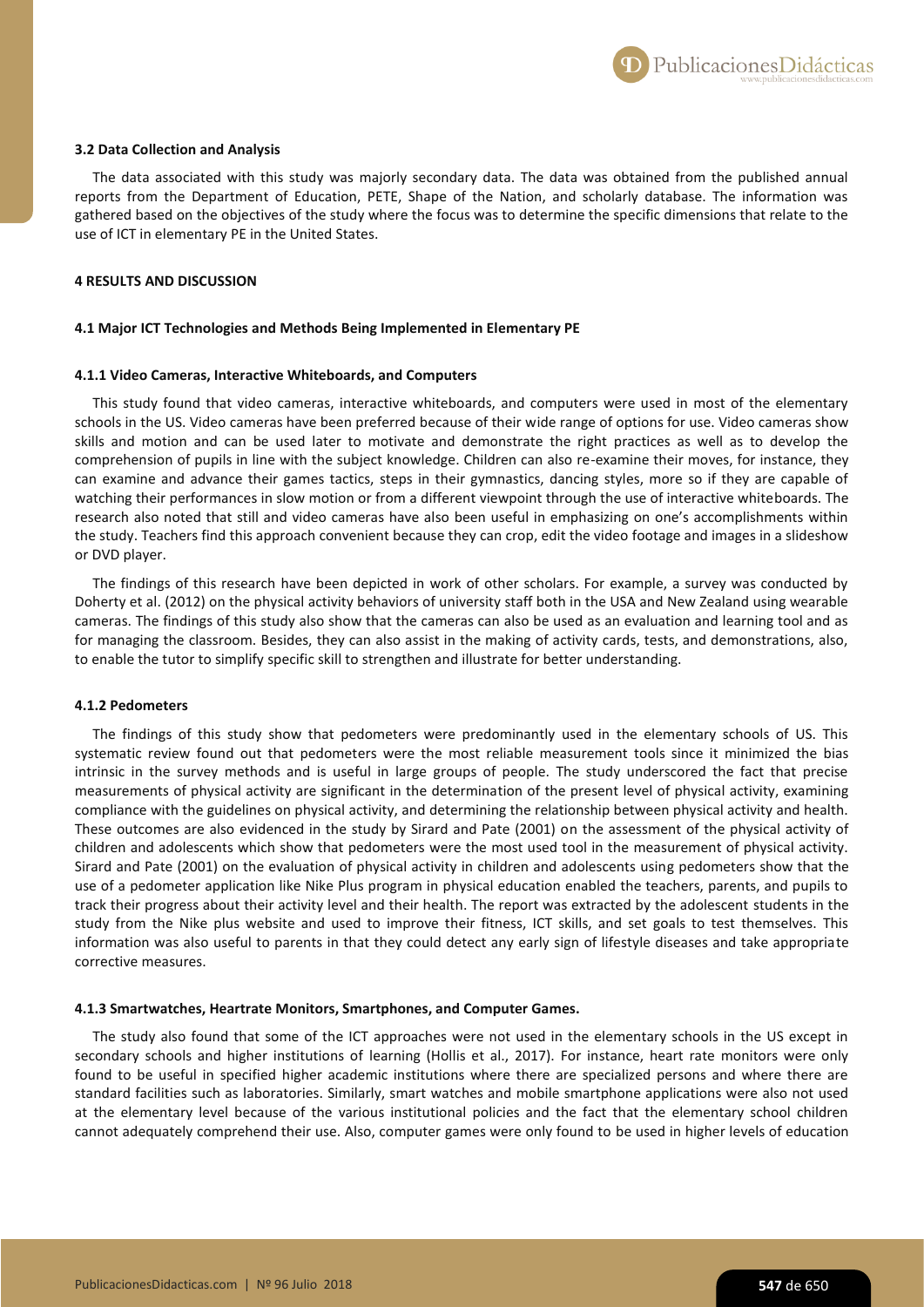and not at the elementary level. There is limited evidence regarding how computer games have been modified to increase physical activity at elementary level.

## **4.2 Teachers' Attitudes, Perceptions, and Competence Regarding ICT Use in PE**

## **4.2.1 Attitudes and Perceptions**

The findings of this study reveal that most of the teachers in the elementary schools in the US were motivated to use ICT in PE whereas a much higher number of them felt that it was an additional problem to the already existing burden. The study outcomes also show that such teachers ended up not showing any interest in learning ICT and as a result, they ended up demoralizing the few interested teachers.

The study also illustrated that most of the teachers use the computer lab to play computer games, read the daily newspaper through the internet, or check on social media. This implies that the attitudes and perceptions of teachers about ICT use in PE have made the teachers to underestimate the benefits of using ICT in PE, but instead they regard it extra workload. Korte and Hüsing (2007), Smith, Rudd, and Coghlan (2008), and McCormack (2010) found that majority of the teachers were of the idea that the use of computers in the class did not add any important advantage to the pupil but rather an additional burden to the teacher.

However, this is contrary to the minority teachers who appreciate the significance of using ICT in PE. The study also demonstrated that such teachers with positive attitude and perceptions used computers to help them in assessments and class instructions during PE (Kirkham et al., 2017). Furthermore, the study findings showed that positively minded teachers prepared lesson plans with the help of ICT skills and efficiently integrated the skills during PE. Consistent outcomes were echoed by Balanskat et al. (2006) who emphasized that ICT has been found to be significantly helpful to teachers during the preparation of lesson plans which made them more efficient because of its ability to share resources with other teachers within or outside their school.

## **4.2.2 Competence**

The results of this review discovered that most of the teachers in elementary schools in the US were averagely competent about the use of ICT in P.E. this can be attributed to the thought that it is entertained by most of the teachers that they are not qualified to competently use ICT in class.

This survey also revealed that the level of competency of teachers ultimately affects the implementation or integration of ICT in elementary schools in the US. Sijmilar outcomes are evidenced by the study of (Rosenfield & Martinez-Pons, 2005) that shows that the successful use of ICT in the classroom is substantially dependent on the mastery skills of the teacher in ICT. This is because effective integration of ICT into PE requires that teachers should acquire learning experiences relevant to their areas of teaching so that they can exercise, replicate, adapt and effectively implement.

The study outcomes show that incompetency in ICT skills are as a result of the lack of knowledge and skills in essential ICT among teachers. This is caused by the attitudes and perceptions of the teachers towards ICT. This finding is in agreement with that of Ang'ondi (2013) who found those teachers who lowly self-rated themselves about the use of ICT were much less assertive about the use of computers. This was common among those who were in their first time as career teachers and the more experienced ones (Lindberg, Olofsson, & Fransson, 2017).

The results also demonstrated a positive relationship between the use of ICT and competences. Sorgo, Verckovnik, and Kocijancic (2010) ascertained a strong association between the frequency of the use of ICT, attitude and the competence of the teacher. The scholars determined that the competence of the teacher and self-assertiveness be determinants of the application and experience of ICT. This was further confirmed by another survey because those teachers that had experience in the use of computers were more inclined to integrate ICT in PE as opposed to those that were nonexperienced (Lindberg, Olofsson, & Fransson, 2017). The findings of this study revealed that the use of ICT in PE in the elementary schools of US is low. Moreover, the introduction of ICT in physical education has not adequately transformed the methods of delivery in elementary schools in the U.S. implying that majority of the teachers have not moved from teacher-oriented coaching to student-oriented PE.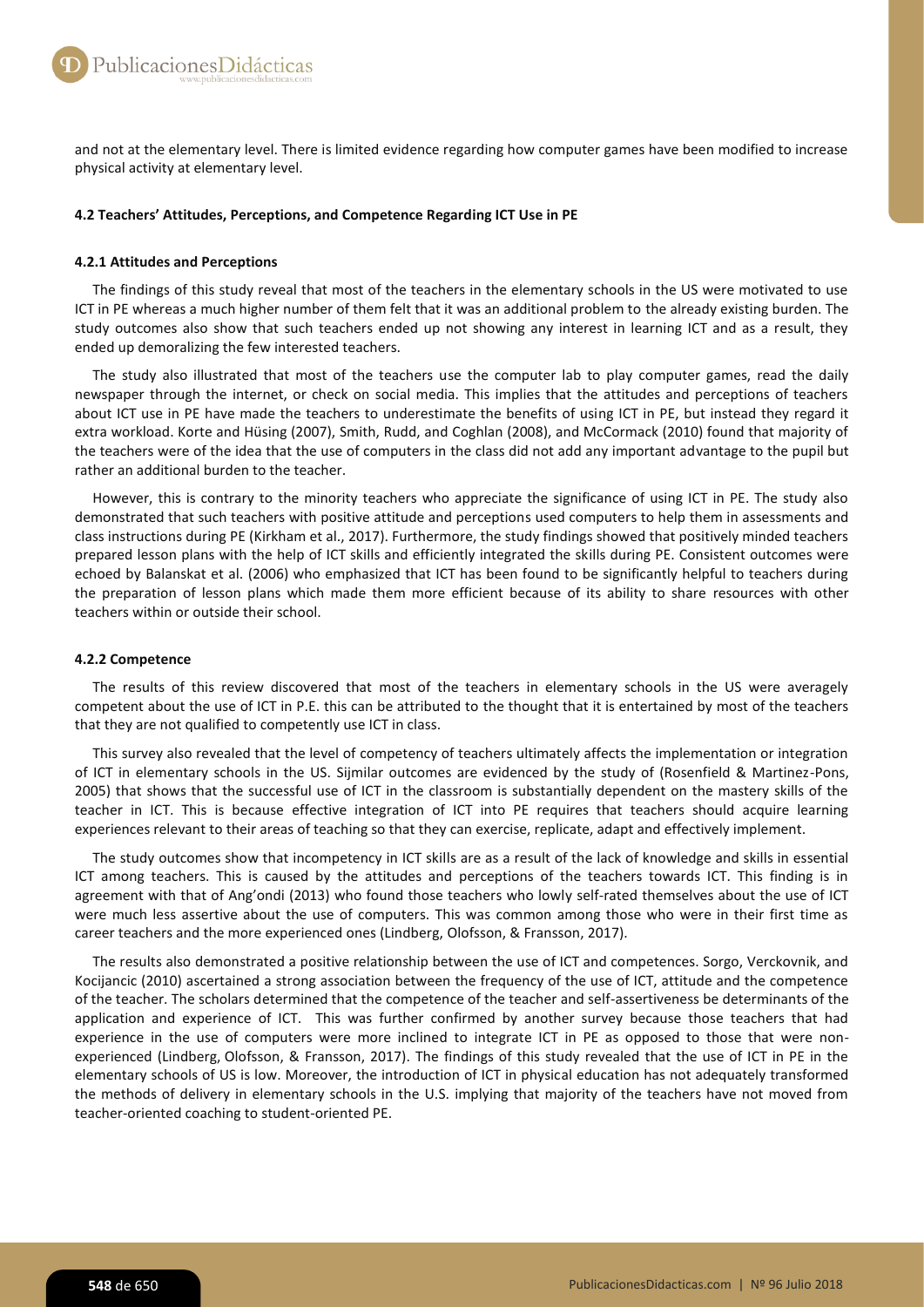

# **4.3 Policy and Curriculum Implications of ICT use in Elementary PE**

This research found four significant aspects associated with the use of ICT use in PE in line with the curriculum and policy requirements at national, state, and district levels. These four factors have been elaborated below.

#### **4.3.1 Improving Policy Environment**

The study found that the use of ICT in elementary PE has significant consequences on the policy and curriculum implementations. Technology can be used to improve the policy environment in PE. The primary policy framework requires that each school provide an environment that will guarantee at least 150 minutes of physical activity in grades K-12. This research found that the use of technology can assist institutions and PE teachers to achieve this goal (Monnat, Lounsbery, & Smith, 2014). On the other hand, this study noted that the school districts and their respective schools require a high level of inclusion and participation. Through the use of technology, this policy can be efficiently implemented in all states. Technology provides a comprehensive framework where each learner can interact and benefit from the available expertise of teachers. For example, the use of interactive boards will ensure that the learners get enough out of the videos displaying the essential fitness skills. One of the factors noted as a part of the existing challenges was the issue of schools seeking waivers from the authority. In fact, the study pointed out that some schools had been exempted from the national requirement. However, this study found that the use of computer-based assessment could allow the PE teacher to measure different aspects of physical activity and include the results in the performance portfolio of each child. Such an advantage can be adopted to reduce cases of waivers and exemptions.

Since the national PE requirement calls for the teachers to include class time and participation credits for each learner, cases where some students seek exemption have emerged. However, as noted in this study, the use of technology provides alternatives such as interactive and motion-based computer games, which can be adapted to ensure that those students who cannot participate in outdoor activities are in a position to participate and get credits requirements needed in PE. Since the policy framework is rigid regarding exemptions and substitution, it is important to focus on measures that will ensure that all students are included in the physical activity (Palakshapaa et al., 2015). On the other hand, another notable policy-based impact noted in this research was the issue of class size. Larger class size is linked to inefficiency and huge workload for teachers. Moreover, the incorporation of technology in other areas of learning lead to smaller and manageable classes. The PE policy calls for school administrators to adopt the class size for other subjects in PE lessons (Monnat, Lounsbery, & Smith, 2014). This research found that technology can be used to achieve a student-centered approach to PE. A smaller class could be used to ensure that the instructors give each student special attention as well as a personalized assessment, which guarantees progress.

#### **4.3.2 Advancement of Curriculum**

Moreover, the other implication is the advancement of the curriculum. The PE curriculum requirement is clear. Each school and school district is required to have a comprehensive and written PE curriculum for grades K-12. The focus while preparing this curriculum is the need for a sequential approach to learning the essential skills in physical activity. In fact, the localized curriculum is developed from the national and state standards to ensure that they are aligned to the expected outcomes for each grade. One of the major national goals is to ensure that technology is integrated at each level of learning. This research found that while few number of states have adopted the use of technology in PE lesson, the provision for regular curriculum update at school and district level is a potential that can be tapped to ensure that ICT use is a compulsory part of the curriculum. Through technology, schools stand a higher chance of meeting the state and national targets of inclusion and participation of learners at the elementary level. This study noted that instead of focusing on exemption and substitution, schools can use curriculum updates to modify performance metrics to meet the needs of students.

#### **4.3.3 Enhancing Instruction Appropriateness**

Another policy and curriculum implication associated with the use of ICT in PE as depicted in this research is the ability of technology to enhance the appropriateness of instruction. This research found that the success and impact of PE in the country depends on the nature and manner of instruction being delivered. In PE, the use of instructional practices is common when seeking to improve the skills and knowledge that learners acquire. On the other hand, the deliberate practices are also encouraged. However, the most significant need is the support and commitment of teachers towards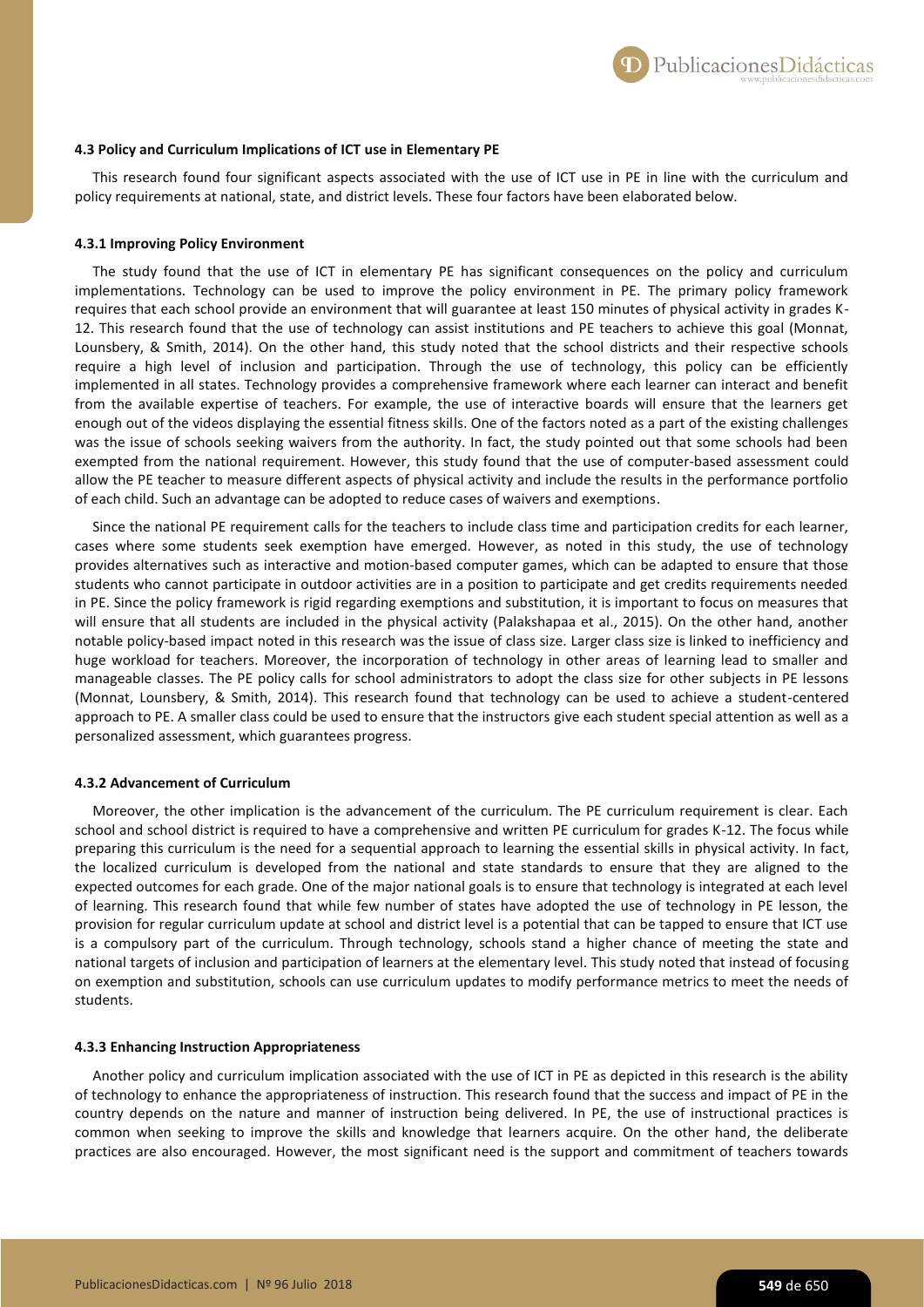the achievement of support goals and objectives (Odum et al., 2017). In fact, continuous assessment is central to PE instructional appropriateness. This research found that technology can be used to enhance the nature of instructions by personalizing the lessons through differentiated learning for each student. Such an achievement will depend on the interpretation of the assessment results of the participants. Moreover, ICT could be adopted at the elementary level to ensure that active engagement, modification of outdoor activities, and establishing frameworks for self-monitoring and self-assessment are geared towards the needs of each learner.

# **4.3.4 Providing a Framework for Student Assessment**

The Shape of the Nation – 2016 report indicated that student assessment is essential in PE. In fact, the report pointed out that school districts and schools in the United States should ensure that the assessment frameworks align to the national and state PE standards as well as the grade-level outcomes that have been documented (SHAPE America, 2016).

While operating according to the underpinning protocols remains a critical consideration in PE, the process of assessing physical activity is another thing altogether. This research found that the use of ICT in PE at elementary level could be the ultimate solution to assessment dilemmas. For example, recorded accounts of outdoor activities could be used to ensure that the teacher includes the specific details of participation for each student. Such a provision is not possible with the traditional methods. Moreover, this research also noted that the evaluation of movement through motion sensors is important when instructors are seeking to determine how students are motivated during the PE lessons. Technology also ascertains the evidence-based requirement needed when giving performance credits to learners.

#### **4.4 Challenges and Limitations of ICT use in Elementary PE**

According to this study, the implementation of ICT in elementary PE in the US has been hampered by several challenges ranging from the government, students, stakeholders, and teachers. This study identified ten main obstacles that derail the successful use of ICT In elementary PE in the US. These are elaborated below:

This study found that variability in access to primary technology hardware such as computers, interactive whiteboards, projectors, video cameras, and pedometers and technical assistance substantially affected the use of ICT in PE in the elementary schools in the US. This is because access in the US varies according to the state where the school is located. The ratio of pupil to the computer is not up to standard. This finding is consistent with those of Korte and Hüsing (2006) who identified accessibility problem such as an absence of internet and freezing while using the netbooks as the main limitations in the adoption of ICT in teaching.

The lack of assistance about the use of ICT in a school environment was also noted as a challenge in the use of ICT in elementary PE. Most of the teachers complained of the lack awareness and comprehension in the advantages of ICT to learning and how to practically implement the outlining policies to class (Pourkarimi & Zare, 2016). This was contributed by other factors such as lack of adequate time on training and testing with ICT, little amount of class time and curricular limitations. The study found that the time allotted does not allow the teachers to use ICT in PE effectively because the curriculum that is offered to teachers does not factor in the extra time that is consumed by the integration of emerging technologies. Similar outcomes were found by Banaji et al. (2010) also showed that most of the European governments emphasize on the acquisition of ICT tools like video cameras, computers among others without providing for the necessary training and maintenance schedule so that they can be efficiently implemented.

The low levels of confidence in teachers were another limitation that was evident from the findings of this study. This is due to the attitudes and pre-conceived ideas in the minds of the teachers that the integration of ICT into PE is a bother to an already existing burden. This makes them not only unprepared but unwilling to use ICT in the classroom to aid in learning. The study report by the European Commission (2010) also found that the second most required aspect of teacher development was ICT. Also, similar results are portrayed by Balanskat et al. (2006) who confirms that teachers shy away from using ICT in class for fear of the students understanding more than the teacher.

This systematic survey found that the lack of skills and knowledge in the use of ICT was another limitation that hampered the successful use of ICT in elementary PE in the US. This is because the teachers including those who have a positive perception towards ICT do not feel competent about their technical skills. This can also be attributed to the lack of early introduction of necessary computer applications to the college curriculum thus making the graduates void of this fundamental skill.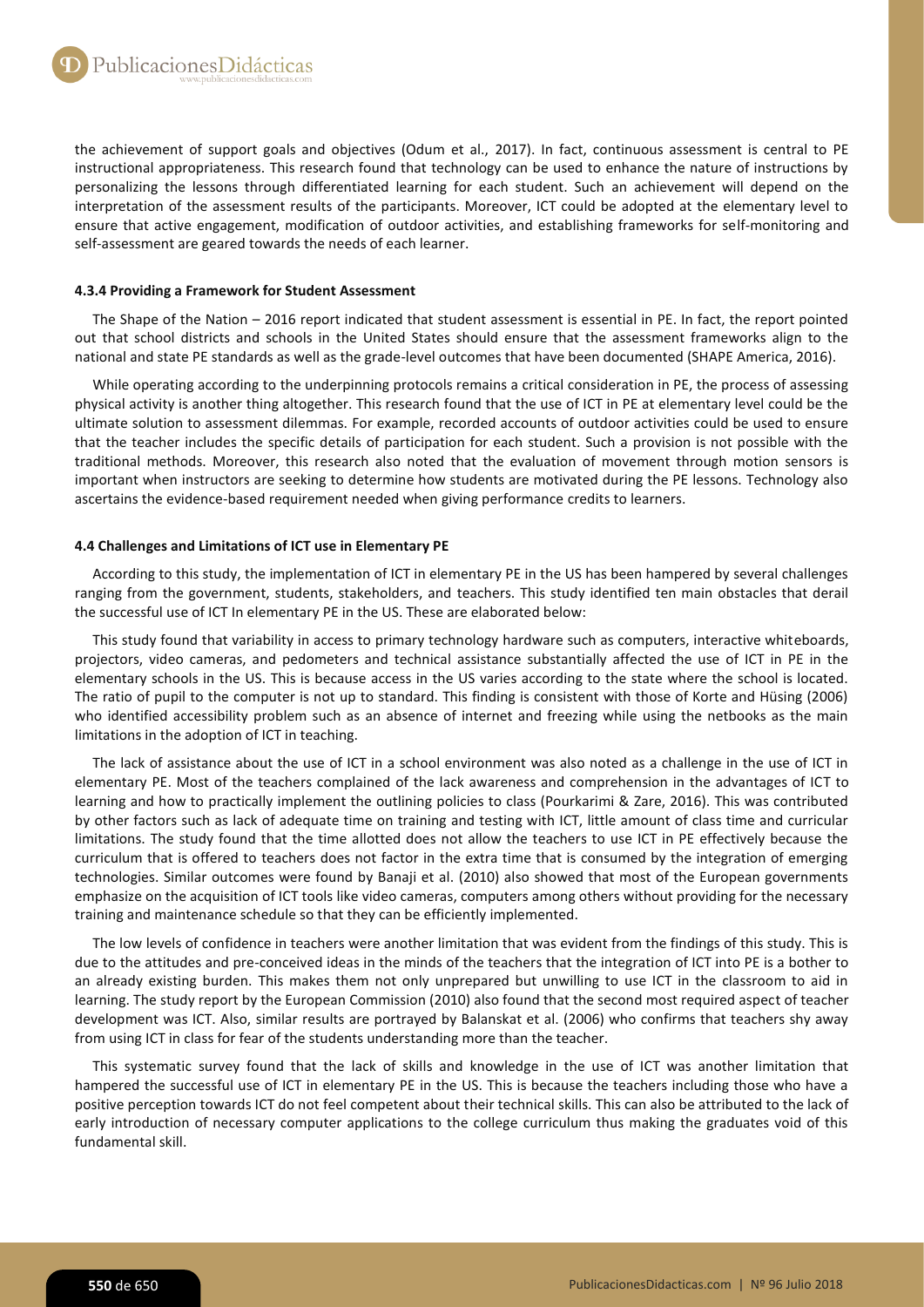Additionally, this study found that both graduate and experienced teachers lacked the technical competence due to lack of self-interest in ICT. The findings of this study were inconsistent with the studies carried out by Korte and Hüsing (2006) and Balanskat et al. (2006) who found that both pedagogical and technical competence among the teachers of various countries was different.

Another noted challenge to the use of ICT in PE was the level of professionalism and professional growth, which further determined the successful integration of technology in a learning atmosphere. This is because every area of specialization in the education world demands specific technology requirements like the tools and software, and if experts do not undertake the specified approach in the respective areas, then ICT integration is deemed to fail. The hindrances to the successful implementation of technology in schools and found that it is the degree of professionalism and professional development that substantially matters.

Another limitation to the use of ICT in elementary PE in the US is leadership. From the findings of this study, it was ascertained that both the local and the national governments in addition to non-governmental organizations in the United States are significant to the leadership in education. This is because the policies and legislation are determined by the kind of leadership that is in place. Also, it is the leadership that determines the allocation of funds (SanchezVaznaugh et al., 2017). The type of leadership at the school level may affect the use of ICT in PE because the decisions to support and purchase ICT resources are vested in the school leadership among other factors. The outcomes of this study are in agreement with those of Yuen, Law, and Wong (2003) who found that the strategy used any school that is geared towards implementing pedagogical practices is wholly dependent on the objective the leader and the understanding as well as history and vision of the school.

The lack of support from the parents or guardians to the school is another challenge that was noted in this study. Some of the computer appliances are very costly, and some parents or guardians are not ready to acquire these fundamental tools. The study also found that the lack of collaboration from the parents about the purchase of some tools becomes too costly and makes it difficult for the teacher in the classroom to use the ICT in PE effectively. Also, the pupils do not get sufficient exposure to the various ICT tools thus hampering the overall success of the integration of ICT in PE in the United States elementary schools. The research by Khan, Hasan, and Clement (2014) coincides with the results of this study and points out that parents or guardians do not regard ICT as fundamental as the regular curriculum and therefore are reluctant to spend any additional cost in acquiring the necessary ICT tools.

#### **4.5 The Future of ICT in Elementary Physical Education in the U.S.**

According to the evaluation that was carried in this paper, the use of information and communications technology (ICT) in the sector of education is somehow a new occurrence. Various parties of interest in education have undergone different challenges of using ICT and have succeeded to some extent. The daily advancement in the complexity of internet use and future expectations shows that there remain many opportunities that have not been explored fully. Based on the preceding findings, the success of the integration of ICT in schools is much dependent on the provision of relevant infrastructure and tools such as computers, internet, and experienced instructors. This is also closely associated with networking between schools to ensure sharing of information for development.

The ICT in Education Policy is focused on the integration of ICT to the curriculum in schools beginning from the elementary level, in addition to the provision of high-speed internet. Furthermore, the policy on education emphasizes on the continued establishment of online curriculum content, advanced methods of ICT tools and techniques and student assessment. The future of ICT in elementary physical education and its impact in the United States will be discussed based on the tools and techniques for ICT used in PE in elementary schools in the United States.

In the future, it is expected that ICT in education to shift from teaching to learning. Based on the outcomes of this study, the techniques, and tools used in the implementation of ICT in elementary schools such as the use of cameras, interactive whiteboards and pedometers require the transfer of information from the teacher to the pupil that is it is on a one-to-one basis. This makes the teacher rely on time, education system, location, and situation. However, the elementary education system in the future is likely to transit from more focus on the teaching to learning. In this scenario, technological experts will develop courseware, and the pupils that can't make it to school will learn from anywhere at any time under the guidance of the parent. Therefore, teachers will only act as guides. Additionally, the existing number of schools will be outnumbered and supplemented by eLearning and blended learning (White, 2008).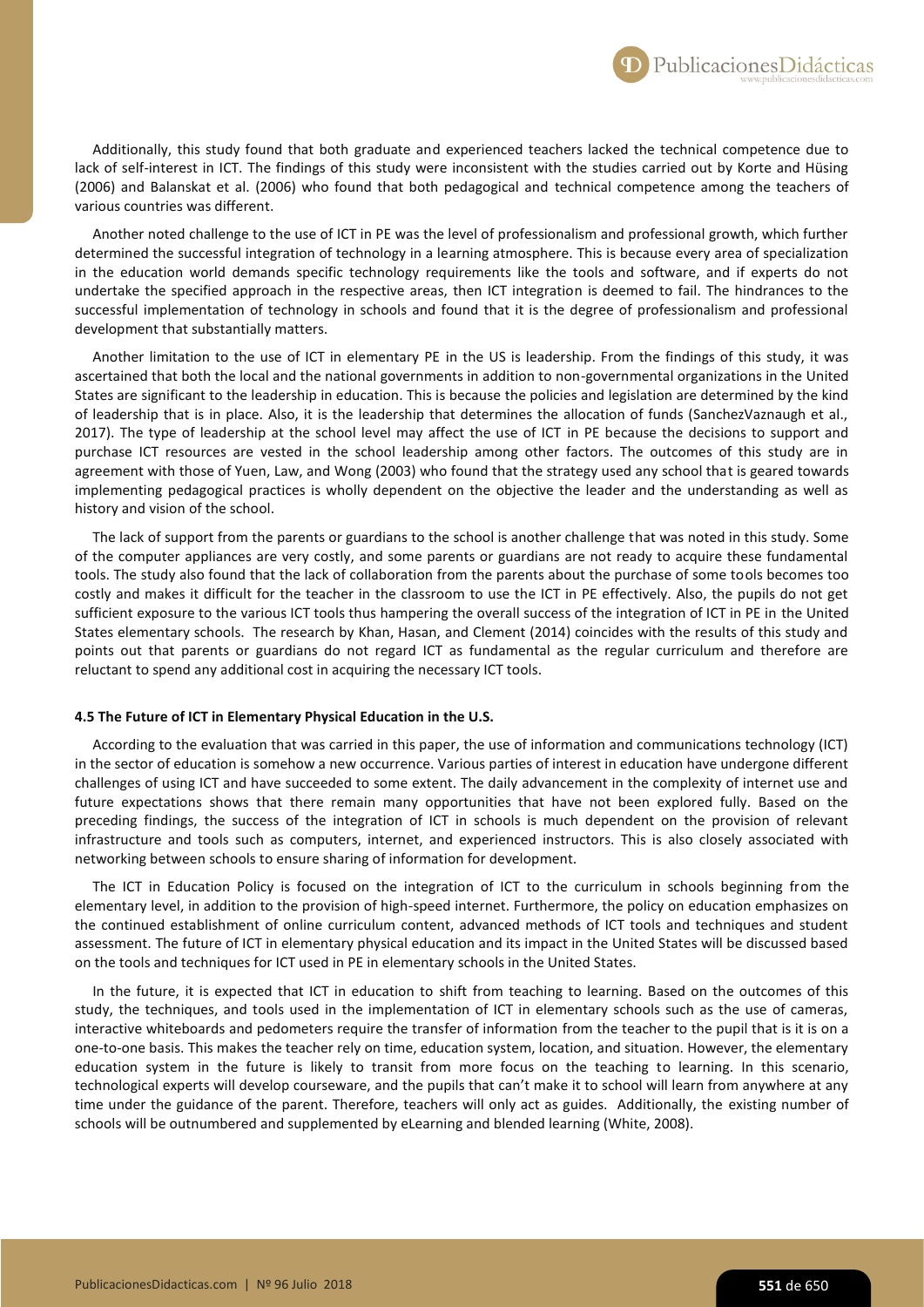Based on the study findings, the pedometers that are currently used to track the steps of pupils while in motion demands that a teacher is present and to observe and retrieved the data and compare it across different age groups. However, Pelgrum and Law (2003) proposes that with the advancing trends and favorable policies it is likely that in the future the teacher need not be physically present but all the data can be transmitted to the cloud storage and retrieved at a later date by the teacher. Also, the analysis and comparisons of activity level are likely to be processed by a process, and the results relayed both to the teacher and parent instantly.

The study also found that video cameras, interactive whiteboards, and computers were optimally used by the guidance of the teacher and information gathered useful to both the parent and the teacher about the health status of the pupil. However, the use of all these techniques was limited to the physical presence of the teacher, classroom, and the learner. Aktaruzzaman, Shamim, and Clement (2011) and Moore and Kearsley (2011) suggests that in the future, the physical presence of worn of still cameras may not be needed because the advanced technology then will use satellites to show the images or videos captured while the child was in motion. These satellites will be linked to the parents and teachers' smartphones, and through the help of the internet, the child can be watched instantly. Similarly, whiteboards were found to be useful in the use of ICT in PE on condition that the learner, teacher, and the device are physically present. However, future advancement in technology may not demand these conditions. With the help of satellites, the parent can guide the child in the studies while at home at any time.

The study outcomes of this review noted that smartwatches, heart rate monitors, smartphone applications and computer games were not relevant to the elementary level. This is so because of the facilities that some of this equipment required are beyond the capability of the elementary level. However, the future development of ICT in education is likely to see a more simplified version of such techniques such as the heart rate monitors, based on the study by Osborne and Hennessy (2003). Technology will improvise heart rate monitors that can be attached to the buttons on the chest to monitor the rates of the heartbeat. The captured data will also be transmitted directly to the application on the parents or teacher's smartphone through satellites. Also, the future version of heart rate monitors will be sophisticated but simple to use and thus, will not require the presence of a specialized expert to run it. This will eliminate the costly requirements of setting up and using the systems.

Thus, the future of ICT in elementary PE education in the US is full of explorations that what waits is the only time. The current trend with which transitions and innovations are taking place in the education sector is proof of this fact. It is expected that the education sector will ultimately be transformed from the emphasis on teaching to learning and reduced amount of restriction. Additionally, the techniques used in the implementation of ICT in PE are expected to be improved for the better service delivery. With all these future developments in education, it is anticipated that the integration of ICT in PE in elementary schools will be inevitable and all teachers and parents or guardians will be forced to learn on the basic functionalities of the ICT tools. Also, the increased complexity but simple to use will also foster the full integration of ICT in elementary PE in the United States.

# **5 RECOMMENDATIONS AND CONCLUSION**

In conclusion, the research covered several factors associated with the use of ICT in PE. The research examined the extent to which different technologies have been integrated into teaching, learning, and assessment of physical activity lessons in elementary education. The study hypothesized that although several ICT methods that could be used elementary PE exist, most schools have not implemented a framework that incorporates these technologies at the elementary level. At the middle and high school, the use of technology in ICT is more significant when compared to how technology is applied in elementary level. In most cases, the young kids are not given the required experience to explore how modern gadgets such as video cameras, pedometers, and smartwatches could be used to improve their experience in learning fitness and wellness skills. This research also noted that the potential exists when seeking to integrate the use of ICT in PE at the elementary level. Since most implementations have not been attained, it is essential for the stakeholders to consider setting the mechanisms that will ensure that changes are incorporated in elementary PE.

The study also found that there exist several challenges associated with the use of ICT in elementary PE in the country. The most common factor that featured in this research was the issue of financial constraints. Most schools lacked the resources to fund the PE plans and procure the desired equipment. The number of students in schools determines the funds to be allocated; therefore, based on the effectiveness of traditional approaches to attain the national fitness and participation targets most schools have neglected the use of technology in PE at the elementary level and only adopts these change at advanced levels. Lack of proper leadership and managerial support was also noted as part of the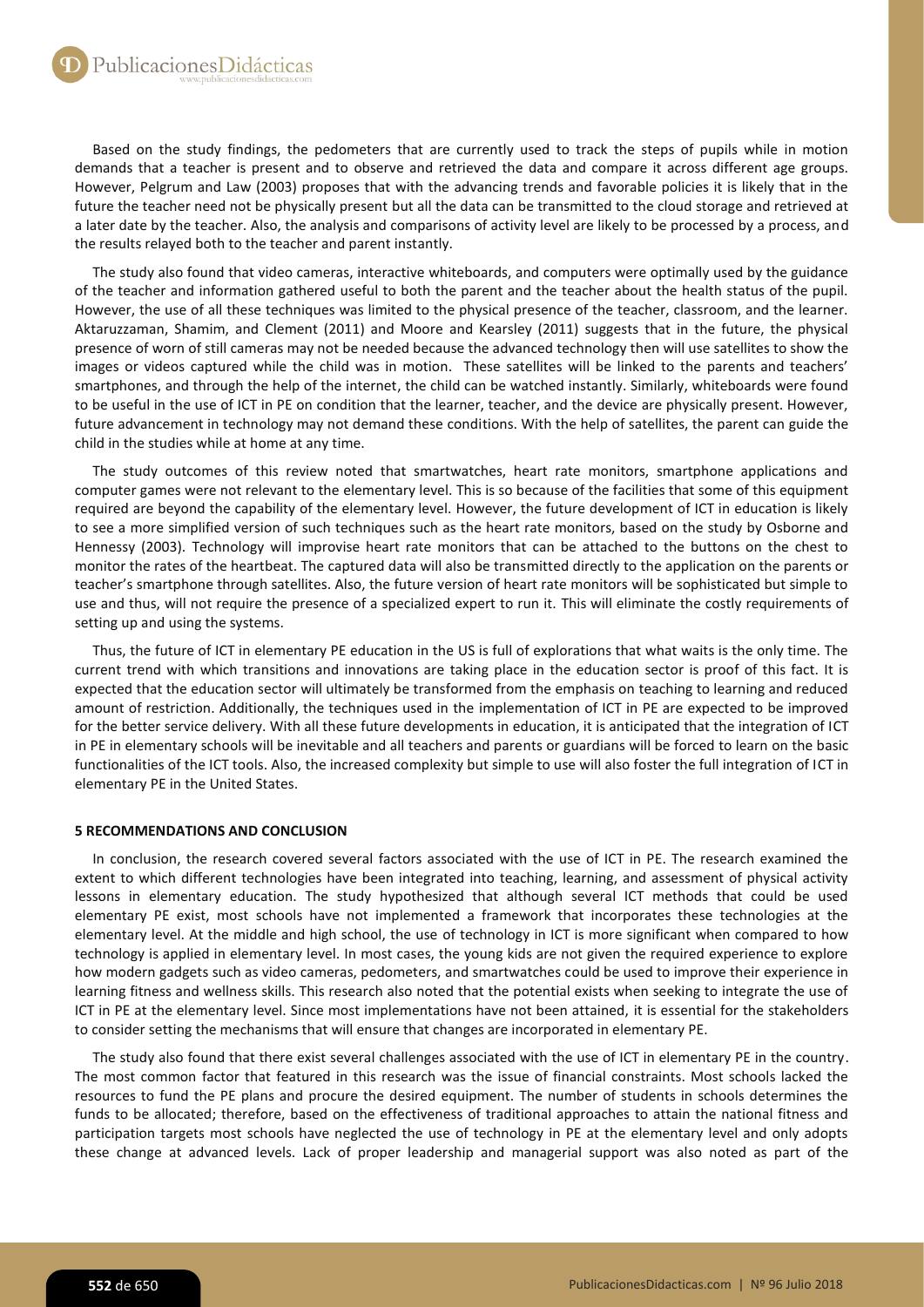challenges that affect the performance of schools in line with ICT integration in PE. Moreover, inadequate training of teachers and lack of proper preparation to embrace change and participate in decisions process was part of the contributing factors to the existing disparity in ICT implementations in elementary PE; however, various measures could be adopted to mitigate these challenges. For example, schools should seek a higher degree of success and achievement (Zhou et al., 2014). ICT should be centralized to increase learning in PE. The focus of ICT integration should be to spark an increasing tendency to participation. Moreover, ICT should not be used to increase the disparity in motivation. Furthermore, ICT use in PE should enable the instructors to build a connection between the learning objectives and the child-centered skill development for a lifelong impact.

The researcher also found that the country has invested in the training and preparation of teachers to embrace ICT use in PE. Nevertheless, what is being done is not enough when compared to other subjects where ICT has been integrated. Moreover, the perception of teachers and students also impact the nature of outcomes associated with the use of ICT in elementary PE in the United States. Moreover, there should be a provision that will allow PE teachers to undertake refresher courses and on-job training to improve their skills and learn how to implement the new trends in teaching PE (Pourkarimi & Zare, 2016). Technology is subjected to constant changes, which calls for the need to ensure that the teacher understands the innovations and emerging techniques that could be used to improve the quality of PE. Advanced assessment methods, use of modern equipment, and desire to increase the level of engagement and skill development among learners cumulatively justify the need for professional progress.

Furthermore, this paper concluded that the integration of ICT in elementary PE has significant policy and curriculum implications, which should be given the required attention to ensure that the schools, teachers, and student work together to achieve sustainable and long-term results (Thompson et al., 2015). Through effective technology integration, teachers could be in a position to motivate students to participate in indoor and outdoor activities. In fact, the study noted that the teachers could influence decisions in schools in favor of elementary PE to ensure that the curriculum recognizes the need for change. Time, participation targets, and funding could be included within the policy framework to enhance the success of schools.

Lastly, the current status of PE in the country requires a proper approach to the integration of ICT at the elementary level. The gaps, challenges, and existing potentials could be used to predict the future trends and considerations. Such move will ensure that the state education leaders prepare to face the future changes to accommodate the required progress. Based on the findings, it is clear that the level of technology integration requires teamwork and collaboration. The support from the school management and the school districts is not enough. The national government and the Department of Education has a central role to play. The non-governmental organizations also should be allowed to create an impact in elementary PE across the country to create a balanced integration and ICT development for teaching and learning physical activity and fitness (Carlos et al., 2014). On the other hand, student should develop enthusiasm at an early stage to ensure that they acquire health and fitness behavior at higher stages of learning and growth. ICT should also be focused on creating the perception among learners that PE is visual and practical. Such a move will encourage students to view PE as an essential part of learning (Odum et al., 2017).

#### **5.1 Proposed Recommendations**

Based on the findings of this study, the success of technology integration in elementary PE could be improved if several measures can be undertaken. Although the paper as considered various factors to determine the best mitigation measures to the existing challenges, the proposed recommendations are not exhaustive. Therefore, schools and states should consider evaluating their experiences and resources to determine the suitability of any of the proposed measures. The outlined mitigation measures have included the literature perspectives as well as the findings of this research. Other dimensions covered in the consulted publications have been included to support the recommendations.

# **5.1.1 Upgrading Curriculum**

One of the factors that came out in this study in line with the use of ICT in PE was the role that policies and guidelines play. A framework such as a curriculum or guidelines provides the baseline that could be used to implement the proposed strategies. Since education is dynamic, having a provision that allows the curriculum to be upgraded to meet the changing external environment will ensure that PE is aligned with changes in technology. It was clear in this study that the national guidelines call for school districts to enact flexible curriculum; however, the evaluation that was carried in this research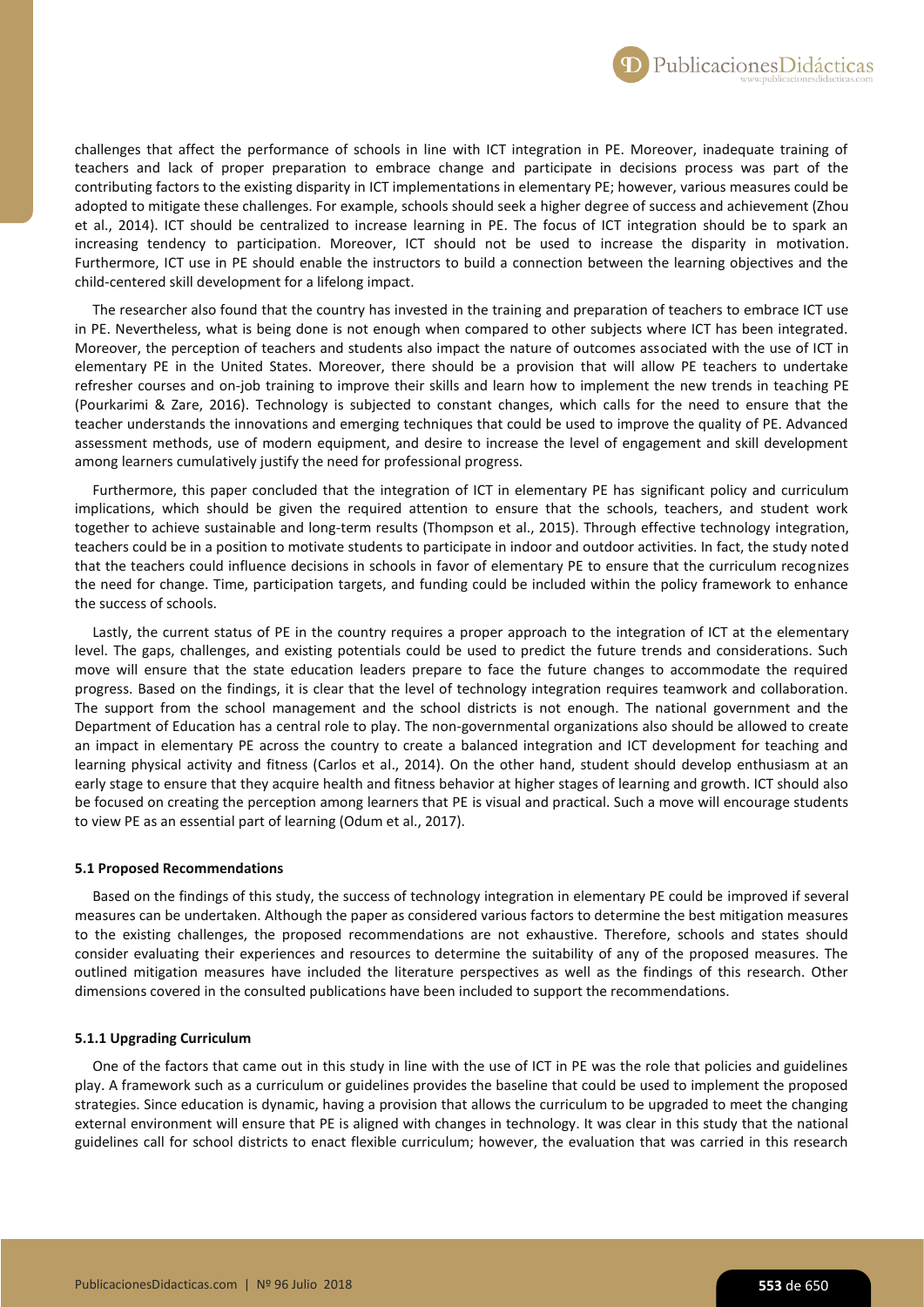indicated that most schools still adopted the use of the traditional method. The upgrading of the curriculum is not an end on its own; therefore, it should be accompanied by a proper monitoring and implementation strategy to ensure that the changes are being carried out according to the proposals. Schools should include the use of ICT as a compulsory component of PE curriculum. Such a move will ensure that the technology is integrated to the desired level as witnessed in science and mathematics.

# **5.1.2 Accountability**

A framework that seeks to enhance the level of accountability in schools based on PE performance targets and outcomes should be put in place. Schools operate based on the provided guidelines such as the CDC School Health Index, which determines whether a school is implementing the PE requirements. Another portfolio such as the School Improvement Plan as well as the wellness policies should be aligned to a comprehensive assessment framework that will guarantee accountability. For example, it is only through technology that a school will be in a position to have historical data in place such as the number of students participating in PE, the number of days in every year that a student undertakes PE lessons, and the number of minutes in a class for every week. For the data to be tracked for a class from the entry level to the middle-class stage, then efficient technology-based methods should be in place. Moreover, assessment of students requires a more diverse approach. Therefore, adopting the continuous method to determine the progress of each student requires tracking of attendance and credits.

# **5.1.3 Professionalism and Training**

The training of teachers is a vital aspect of PE. The use of technology in learning can only be successful whenever the training of instructors recognizes the need to integrate the appropriate knowledge and experience. Training of PE teachers in the United States should consider a modern approach where teachers are prepared to be innovative and competent to transform learning spaces. The world is changing as so should the manner in which children are taught; therefore, the student should be prepared to face the future where physical fitness will be advanced and technology will be used to assess each health dimension and fitness dimension (Zhang & Chen, 2017). Instructors should be advised to specialize in specific fields to guarantee knowledge concentration. Moreover, there should be a provision that will allow PE teachers to undertake refresher courses and on-job training to improve their skills and learn how to implement the new trends in teaching PE. Technology is subjected to constant changes, which calls for the need to ensure that the teacher understands the innovations and emerging techniques that could be used to improve the quality of PE. Advanced assessment methods, use of modern equipment, and desire to increase the level of engagement and skill development among learners cumulatively justify the need for professional progress.

# **5.1.4 Leadership and Engagement**

Leadership is an important element, especially when seeking to implement change. As noted in this study, most schools lacked leadership and managerial support from the administration. The success of PE witnessed in higher education levels emanate from the leadership that exists in the department. Similarly, at an elementary level effective managerial experience and practice will encourage teachers to commit to implement and monitor the learning progress of students. The schools should provide a separate department with a designated budget to ensure that the proposed changes are funded from the departmental kitty. The challenges that most schools have faced in the country is that the leadership in place was not sufficient to consider other options that could be used to advance the PE. The proper training of leaders and having support from the management will ensure that teachers are on the forefront to supporting the integration of technology in PE. Proper leadership will also ensure that schools adhere to the set standards and policies, which could reduce the number of cases where schools sough for exemptions. In fact, based on the findings of this research, it will be important if institutions will include a training program on PE leadership qualification as a method of professional development.

# **5.1.5 Time Factor**

Technology is important in planning whenever the time element is featured. In PE, the number of hours per week that each student is allowed to participate in physical activity is essential. The credits that are included in performance assessment depends on the hours spend and the skills acquired. Based on the findings of this research, schools have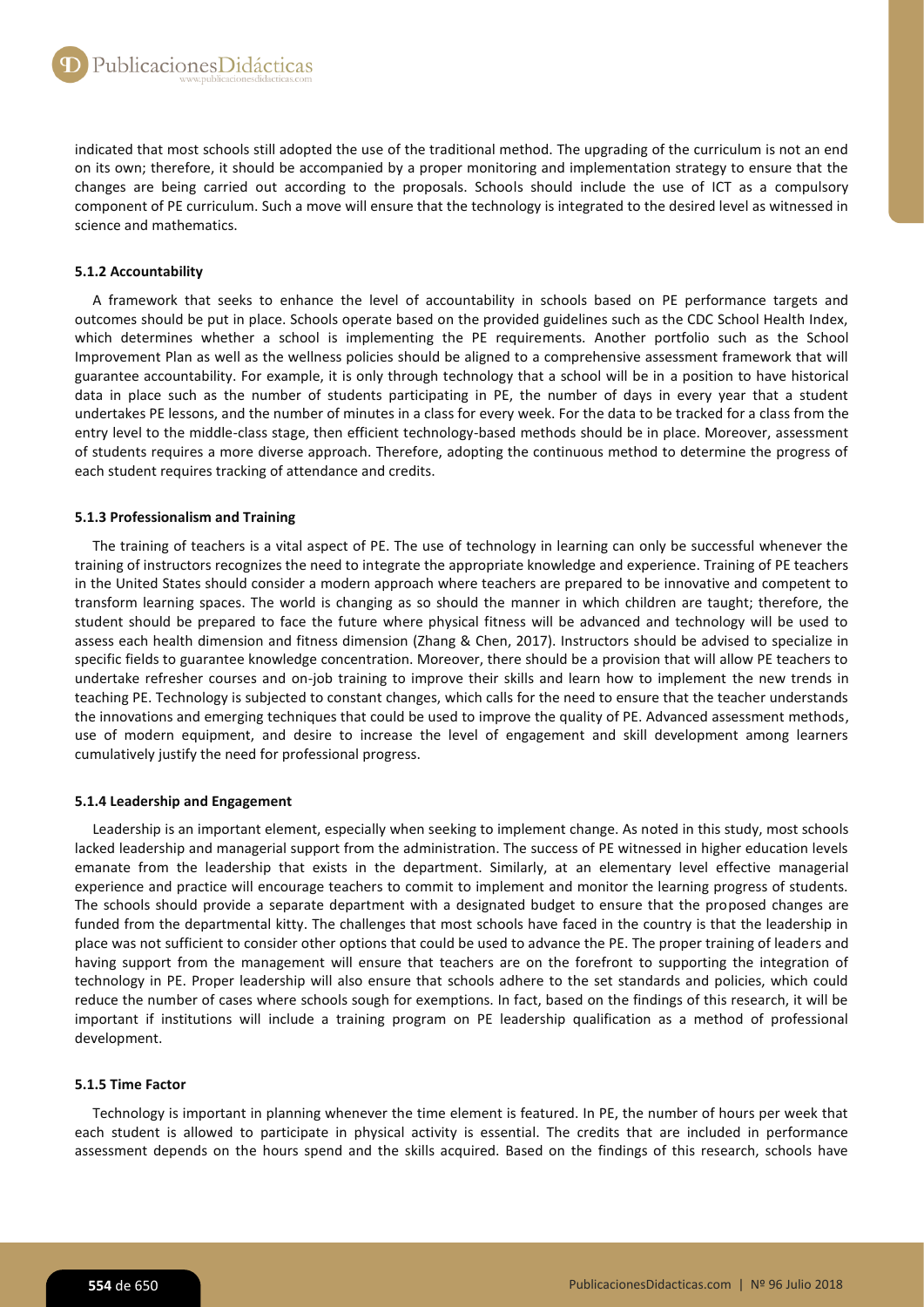struggled to attain the minimum recommended time for activity. However, through technology, it will be easy to carry out the outdoor activities followed by the assessment of motion and engagement at a later period. ICT use will ensure that the PE supplements are designed to incorporate opportunities that will ensure that each student at elementary level achieves the 60 minutes of physical activity. The use of ICT techniques and tools could also assist students with physical and learning disabilities to achieve the credits required to graduate from one level to another. Tracking the motion of each learner through integrated devices will save on time spend to oversee the participation of students during outdoor activities.

## **5.1.6 Resources**

The scarce resource was the most common drawback identified in this research. There is need to find the best approach to mitigation of the problem. The first consideration is appropriate budget allocation. School districts and schools should ensure that there is a laid procedure that recognizes the need to fund the PE departments and plans. Most schools in the country have depended on external funding and grants to acquire equipment. In fact, some schools have relied on university programs to assist in attaining the PE objectives. Having a proper budget allocation will ensure balanced development in subject management. The current data indicates a skewed preference at the expense of physical education (Mirzajani et al., 2016). Administrators should set a budget limit that will ensure that a specific percentage of annual financial appropriation is segregated for PE projects, purchases, and training. Moreover, schools should seek grants to subsidize the financial deficits in PE departments to ensure that the proposed plans are implemented. Nevertheless, there is a need for a long-term projection of activities and strategies carried out. The school should have an investment program that seeks to achieve one milestone after another. After some period, the cumulative success will depict the desired vision that the school had in line with the ICT integration objectives.

## **5.1.7 Benchmarking and Research**

Evidence-based research is an essential source of information. Results from studies have resourceful insights that could be used in making decisions. In most cases, studies incorporate recommendations based on the findings. Schools should consider the advantages of adopting the national report recommendations. For example, the Shape of the Nation reports has been outlining the recommendations that could be used to achieve the best PE outcomes. The reports have also outlined the measures that could be used to ensure that the strategies being enacted in PE are tailored for sustainable results (SHAPE America, 2016). Schools should be keen to implement such recommendations. Moreover, scholarly evaluations have also recommended what could be done to improve the success rate associated with the integration of technology in PE. Such knowledge-based resources are essential when seeking to gather information for decision-making. Moreover, schools should carry out benchmarking activities where they assess the success stories of other schools on how they achieved their ICT targets in PE. The benchmarks could even extend to other countries to understand the challenges experienced and how those countries overcame. The literature indicated that other countries had faced some challenges that this research found that they also characterize the current situation in the United States. An understanding of how these challenges affected the integration of technology into their PE curriculum could be used to determine the appropriate direction for elementary schools.

### **5.1.8 Evaluating Alternative Equipment and Methods**

Based on the findings of this study, there is need for a proper approach to use of equipment and CT methods. Evaluating the viability of the existing alternatives could provide vital solutions to implementation challenges. For example, the use of technology in PE guarantees access to learning resources. Schools should consider how the use of ICT in PE could lead to new potentials such as extending educational opportunities for elementary students (Turner-Cmuchal & Aitken, 2016). The administration should capitalize on methods that could link the rural and urban learners to experience the essence of moving away from the traditional techniques. The time that students spend at home can also be used to achieve the minimum time required to participate in physical activity. Using technology to collaborate with parents and guardians could ensure that students are also engaged at home especially during the weekends at the results transferred to the school's portal for assessment. Educational programming and broadcast are other techniques that could be adopted in PE to enhance the level of participation and engagement of learners both in school and at home.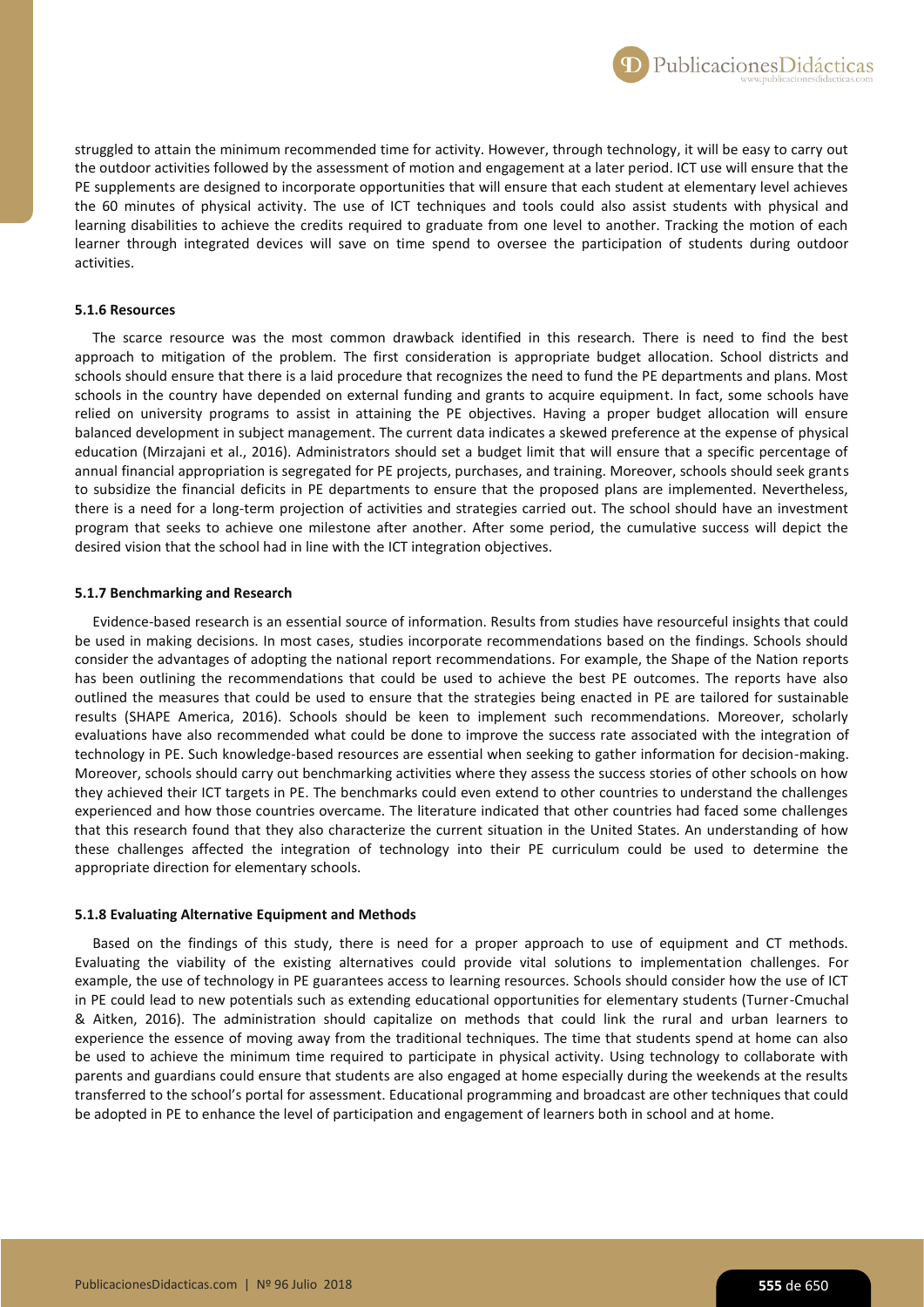## **5.1.9 Other Recommendations**

Apart from the recommendations mentioned above, schools should seek a higher degree of success and achievement. ICT should be centralized to increase learning in PE. The focus of ICT integration should be to spark an increasing tendency to participation. Student should develop enthusiasm at an early stage to ensure that they acquire health and fitness behavior at higher stages of learning and growth. ICT should also be focused at creating the perception among learners that PE is visual and practical. Such a move will encourage students to view PE as an essential part of learning (Odum et al., 2017). Moreover, ICT should not be used to increase disparity in motivation. There should be a plan to consider the experiences of minorities as well as those with low motivation on outdoor activities. Therefore, instructors should ensure that children are engaged through technology regarding the actual subject content as they class is shifting to the practical application. Furthermore, ICT use in PE should enable the instructors to build a connection between the learning objectives and the child-centered skill development for a lifelong impact. The analysis should involve the specific needs of the children and consider the ways of improving their performance through a tailored PE experience.

## **5.2 Future Studies**

The process of evaluating the use of ICT in elementary PE revealed several factors regarding the need for sustainable integration. The research showed that there is little information that stakeholders can use to set measures that could improve the process of attaining the fitness targets among elementary students. While the study was based on a qualitative approach, this paper recommends primary research centered on the experience of each school in line with the regulations and policies of the state. Based on the Shape of the Nation – 2016 report it was clear that the evaluation of the PE achievements cannot be generalized at the national level (SHAPE America, 2016). Several factors determined the nature of implementations experienced at each school. Since each state in the country is responsible for policy formation and regulation of the education affairs, it will be essential to consider the experience of each state or district school in line with the established framework of learning. For example, since one of the challenges associated with the integration of technology in PE was weak financial muscle. However, such a challenge requires a comprehensive analysis to determine the extent to which the funding programs and percentage affect each school or state in comparison to the other areas of education. Such an aspect was missing in this study.

Moreover, this research recommends the need to carry out a study based on the appropriateness of the invested technologies. While this study found that the technologies being used are mainly applicable at a higher level of learning, the age factor among elementary school children should be assessed to determine how it impacts the PE innovations. It is not easy to create devices that incorporate the fitness needs of young children as well as that of the older learners at the same time. Such a challenge has an impact on successful technology integration. However, it was not entirely covered in this study. Therefore, scholars should consider this dimension in future study and conduct an evidence-based or crosssectional assessment regarding this element. On the other hand, as noted in chapter three, one of the limitations that were experienced in the study was the issue of access to information. The future studies should consider using the data collected from the study locations, for example, the use of responses from participants to overcome limitations of the inadequate evidence.

#### **5.3 Reflection on the Research**

Based on the findings of this study it was clear that the professionals play a critical role in ensuring that schools integrate the use of technology in PE. It is evident that the success and commitment of teachers start from the time they begin their undergraduate programs. The curriculum determines the expertise that PE teachers will acquire throughout the training period. One of the commitments expected from all teachers is the need to link knowledge to experience. Such an achievement allows the instructors to understand the changes that could alter the education in future. In this research, I have noted that teachers determine the extent to which technologies could be used in PE. When teachers are adequately prepared to embrace change, then they will extend this practice to the classrooms. PE teachers can also influence the decision being made in schools by emphasizing the need to transform the manner in which PE lessons and activities are conducted. When the school's management is convinced on the essence of integrating the listed technologies in PE, then they will fund the proposals. However, teachers who do not strive to influence decisions in their schools contribute towards the existence of skewed technology-based education and learning. Therefore, teachers should participate not only in teaching but also in decision processes to ensure that the learning environment and methods are adapted to the changes in technology.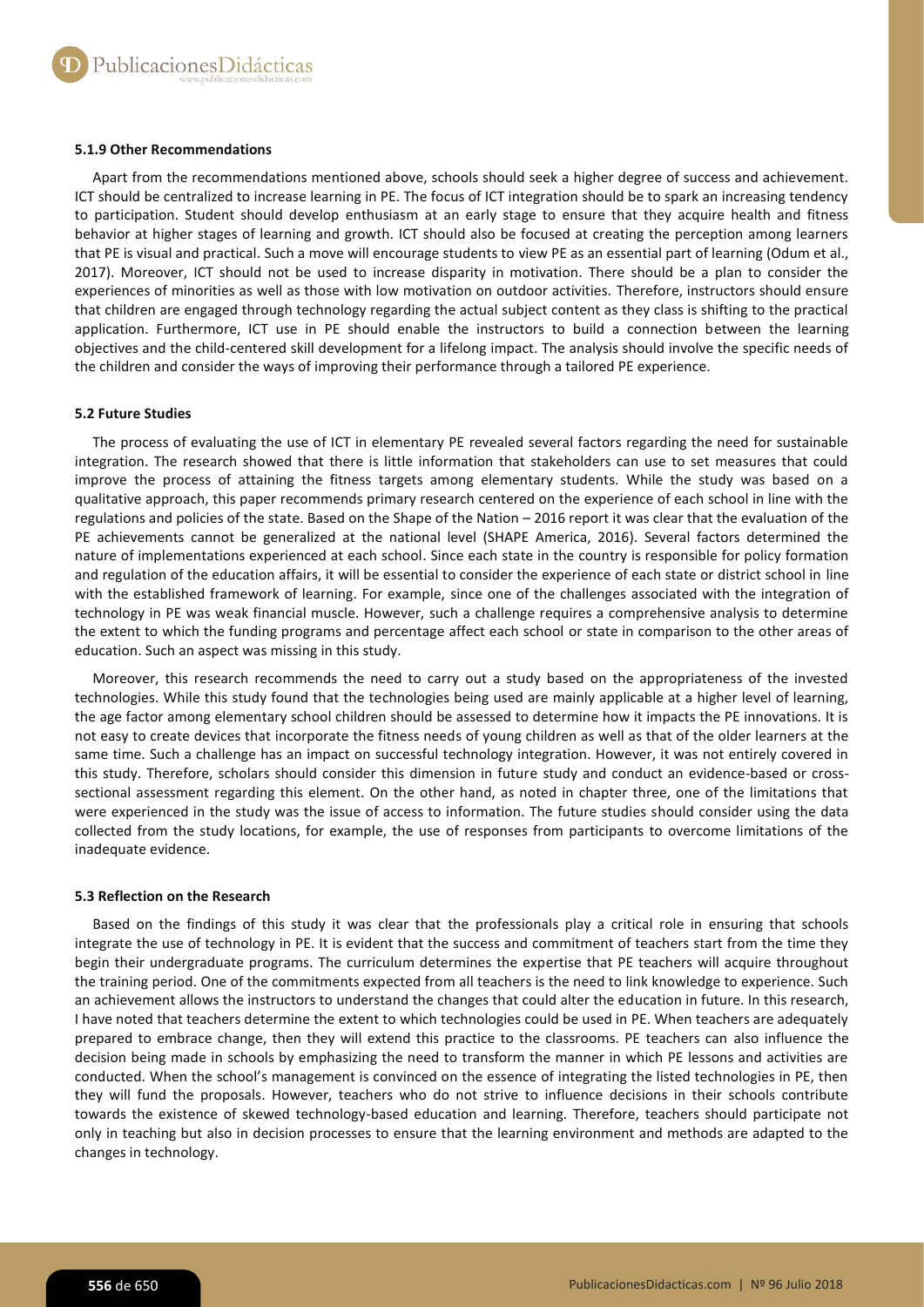

Moreover, another factor that I consider essential as depicted in this study is the lack of concern for elementary PE. I believe that the current curriculum transformation does not emphasize the need to incorporate technology to improve participation among children during PE lessons. Publications included in this study showed that middle and high school levels had been given priority while little attention is given to elementary schools. The number of implementations and tools adopted when teaching and learning PE increases as the students are advance from one class to another. Such a scenario raises questions regarding the degree to which the country esteems the experience of elementary school students as far as physical fitness is concerned. In fact, the findings of this research showed that more effort is needed to improve the commitment of educators and other stakeholders towards adopting a technology-based PE approach. Nevertheless, the scenario can be changed to a better experience if all the recommendations highlighted in this paper are implemented based on the nature of the school in line with resource allocation and ownership.

#### **Bibliografía**

- Adedokun-Shittu, N. A. & Kehinde-Shittu, A. J. (2015). Assessing the impacts of ICT deployment in teaching and learning in higher education: Using ICT impact assessment model. Journal of Applied Research in Higher Education, 7(2): 180-193.
- Aktaruzzaman, M., Shamim, M. R., & Clement, C. K. (2011). Trends and issues to integrate ICT in teaching and learning for the future world of education. International Journal of Engineering & Technology, 11(3), 114-119.
- Ang'ondi, E. K. (2013, July). Teachers Attitudes and perceptions on the use of ICT in teaching and learning as observed by ICT champions. In X World Conference on Computers in Education (pp. 1-8).
- Ardenska, A., Tomik, R., Berber, S., Duz., B., Civak., B., Caliskan, U., & Ogrodnik, J. (2016). A comparison of physical education student's motivation using Polish and Turkish version of the academic motivation scale. J Hum Kinet., 54: 207 – 218.
- Balanskat, A, Blamire, R & Kefala, S (2006). A review of studies of ICT impact on schools in Europe, European Schoolnet.
- Banaji, S., Cranmer, S., & Perrotta, C. (2010). Expert perspectives on creativity and innovation in European schools and teacher training: Enabling factors and barriers to creativity and innovation in compulsory education in Europe, based on interviews with educational stakeholders. The Lancet, 380, S35.
- Bandura, A. (2002). Growing primacy of human agency in adaptation and change in the electronic era. European Psychologist, 7(1), 2.
- Bell, P., & Winn, W. (2000). Distributed cognitions, by nature and by design. In D. Jonassen, & L. S. M., Theoretical Foundations of Learning Environment (pp. 123-145). New Jersey: Lawrence Erlbaum Associates, Inc.
- Bergman, M. M. (2008). Advances in mixed methods research: theories and applications. London: Sage.
- Boroujerdi, S. S. & Hasani, K. (2014). The survey thinking style and its relation with creativity in physical education teachers, International Journal of Educational Management, 28(4): 400-412.
- Brown, K., & Cole, M. (2000). Socially Shared Cognition: System Design and the Organization of Collaborative Research. In D. Jonassen, & L. S. M., Theoretical Foundations of Learning Environment (pp. 197-214). New Jersey: Lawrence Erlbaum Associates, Inc.
- Bryman A. & Bell, E. (2015). Business Research Methods. (4th ed.). Oxford University Press, p.27.
- Cardellino, P. & Leiringer, R. (2014). Facilitating change in primary education: the role of existing school facilities in ICT initiatives. Facilities, 32(13/14): 845-855.
- Carlson, A. J., Mignano, A. M., Norman, G. J., McKenzie, T. L., Kerr, J., Arredondo, E. M., & Sallis, J. F. (2014). Socioeconomic disparity in elementary school practices and children's physical activity during school. Am J Health Promot., 28(3 0): s47 – s53.
- Castillo, J., Clark, R., Butler, C. E., & Racette, S. B. (2015). Support for physical education as a core subject in urban elementary schools. Am J Prev Med, 49(5): 753 – 756.
- Chang, Y., Chen, S., Tu, K., & Chi, L. (2016). Effects of autonomy support on self-determined motivation in elementary physical education. J Sports Sci Med., 15(3): 460 – 466.
- Chen, A., Martin, R., Ennis, C., & Sun, H. (2016). Content specificity of expectancy beliefs and task values in elementary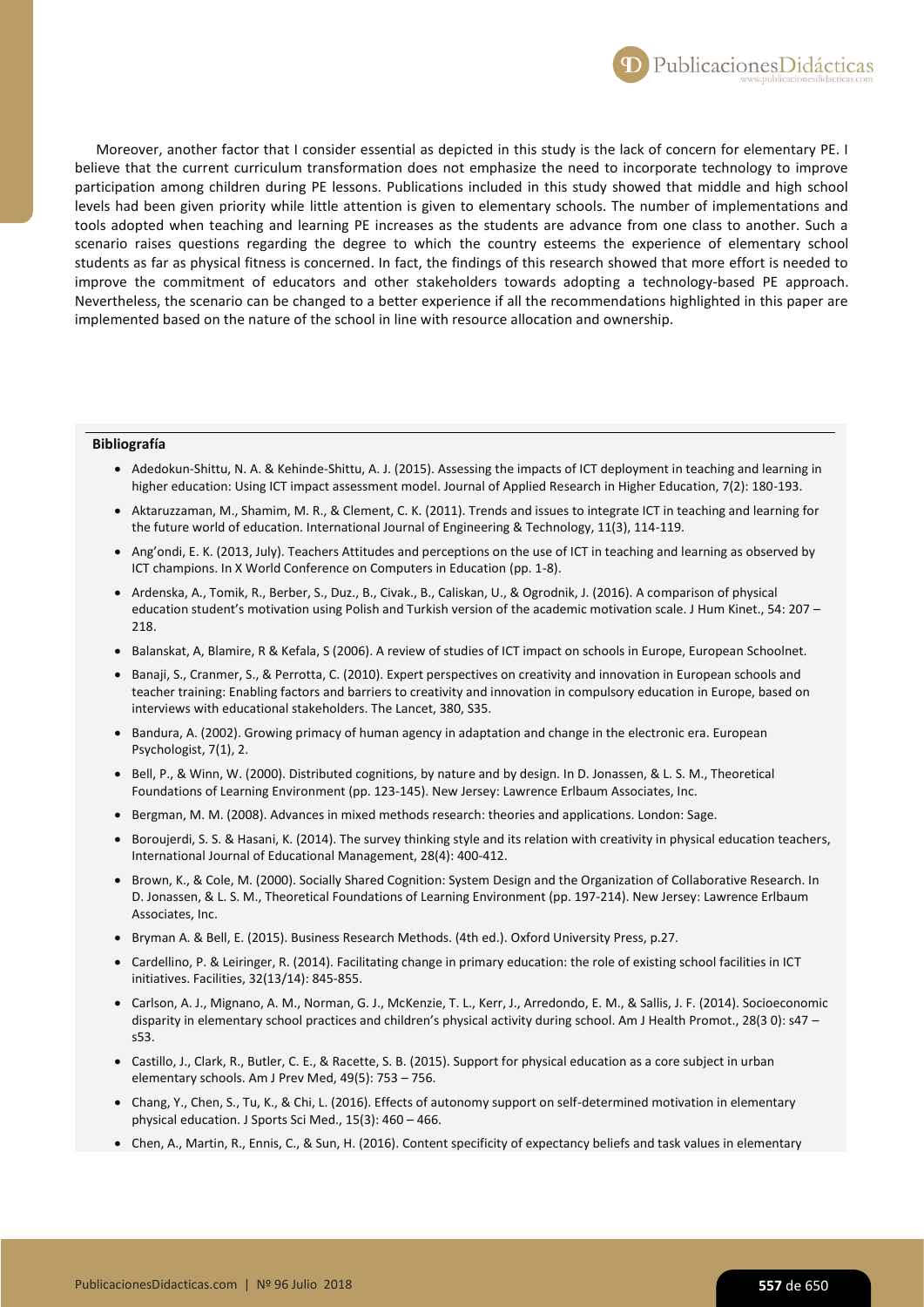physical education. Res Q Exerc Sport, 79(2): 195 – 208.

- Dawson, S., Heathcote, L., & Poole, G. (2010). Harnessing ICT potential: The adoption and analysis of ICT systems for enhancing the student learning experience. International Journal of Educational Management, 24(2): 116-128.
- DiStasio, C. (2016). Six futuristic data storage technologies. Available at: https://www.engadget.com/2016/08/20/sixfuturistic-data-storage-technologies/
- Doherty, A. R., Kelly, P., Kerr, J., Marshall, S., Oliver, M., Badland, H., & Foster, C. (2012). Use of wearable cameras to assess population physical activity behaviors: an observational study. The Lancet, 380, S35.
- Eberline, D. E. & Richards, R. A. (2013). Teaching with technology in physical education. Advocacy in Action, 38 39.
- Ekberg, S. & Gao, S. (2018). Understanding challenges of using ICT in secondary schools in Sweden from teachers' perspective. The International Journal of Information and Learning Technology, 35(1): 43-55.
- European Commission (2010). Chapter 4: Teachers' Professional Development a snapshot from TALIS of lower secondary education. Teachers' Professional Development: Europe in international comparison. Official Publication of the European Union.
- Fadale, C. & Powell, P. (2017). Health, Physical Education Content, and Teacher Knowledge/Identity (Advances in Research on Teaching, Volume 28) Emerald Publishing Limited, 157 – 171.
- Gao, Z., Senlin C., Huang, C., Stodden, D., & Xang, P. (2017). Investigating elementary school children's daily physical activity and sedentary behaviors during weekdays. J Sports Sci., 35(1): 99 – 104.
- Garrahy, D. (2015). Role of Adapted Physical Education Specialists (Advances in Special Education, Volume 30B) Emerald Group Publishing Limited, 107 – 118.
- Goward, P. (2015). Stories from my PhD journey: rewriting my methodology chapter. International Journal for Researcher Development, 6(1): 93-104.
- Griggs, G. & Medcalf, R. (2015). Inclusive Pedagogy in Physical Education (International Perspectives on Inclusive Education, Volume 7). Emerald Group Publishing Limited, 119 – 137.
- Halcomb, E. & Sharon, A. (2009). Mixed methods research for nursing and the health sciences. Chichester: Wiley.
- Harvey, S., Gil-Arias, A., Smith, M. L., & Smith, L. R. (2017). Middle and elementary school students' changes in selfdetermined motivation in a basketball unit taught using the tactical games model. J Hum Kinet., 59: 39 – 53.
- Hauge, T. E. (2015). Preparing Teachers for Tomorrow's Schools: Reforming Initial Teacher Education with the Use of ICT in Norway. Emerald Group Publishing Limited, 415 – 437.
- Haughey, M. (2007). Organizational models for faculty support: The response of Canadian universities. In M. Bullen & D. Janes (Eds.), Making the transition to e-learning: Strategies and issues. (pp. 17-32). Hershey, PA: Information Science Publishing.
- Hayes, E., & Silberman, L. (2007). Incorporating video games into physical education. Journal of Physical Education, Recreation & Dance, 78(3), 18.
- Hodge, S. R. & James-Hassan, M. (2014), African American Males and Physical Education (Advances in Race and Ethnicity in Education, Volume 2) Emerald Group Publishing Limited, pp.303 – 341.
- Hollis, J. L., Sutherland, R., Williams, A. J., Campbell, E., Nathan, N., Wolfenden, L., & Wiggers, J. (2017). A systematic review and meta-analysis of moderate-to-vigorous physical activity levels in secondary school physical education lessons. Int J Behav Nutr Phys Act., 14: 52.
- Jegede, P. O., Dibu-Ojerinde, O. O., & Ilori, M. O. (2007). Relationships between ICT competence and attitude among some Nigerian tertiary institution lecturers. Educational Research and Reviews, 2(7), 172.
- Khan, M. S. H., Hasan, M., & Clement, C. K. (2014). Barriers to the introduction of ICT into education in developing countries: The example of Bangladesh. International Journal of instruction, 5(2).
- Kirk, D. (2010). Physical education futures. London: Routledge.
- Kirkham, M., Brusseau, T., Hannon, J., Cstelli, D., Hilton, K., & Burns, R. (2017). Elementary physical education: A focus on fitness activities and smaller class sizes are associated with higher levels of physical activity. Prev Med Rep., 8: 135 – 139.
- Korte, W. B., & Hüsing, T. (2006). Benchmarking access and use of ICT in European schools 2006: Results from Head Teacher and A Classroom Teacher Surveys in 27 European countries. empirical, 1, 0.
- Kula, A. (2010). Barriers to ICT integration, strategies developed against them and cases in Turkey.Accessed on Feb 2018. http://www.academia.edu/download/1387123/Barriers\_for\_ICT\_Integration.doc
- Lau, B. T., & Sim, C. H. (2008). Exploring the extent of ICT adoption among secondary school teachers in Malaysia.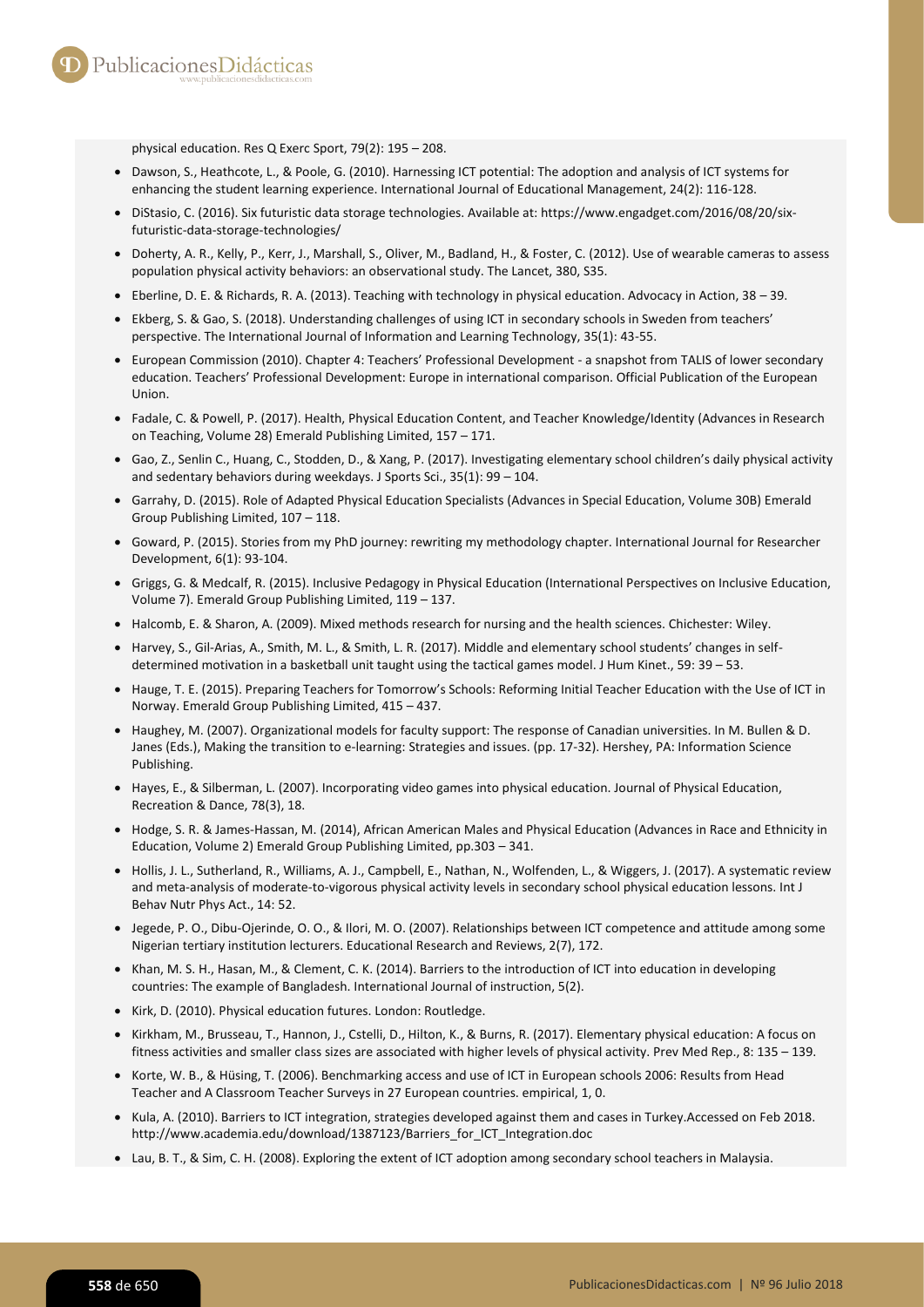International Journal of Computing and ICT research, 2(2), 19-36.

- Lawson, H. A. (2009.) Paradigms, exemplars and social change. Sport, Education & Society, 14(1), 97-119.
- Lindauer, J. R. (2004). Physical education teacher educators' perceptions of pre-service teachers' technology competencies and skills. Doctor of Philosophy Dissertation, The University of New Mexico, Albuquerque, New Mexico.
- Lindberg, J. O., Olofsson, A. D., & Fransson, G. (2017). Same but different? An examination of Swedish upper secondary school teachers' and students' views and use of ICT in education. The International Journal of Information and Learning Technology, 34(2): 122-132.
- Lonsdale, C., Lester, A., Owen, K., White, R., Moyes, I., Peralta, L., & Lubans D. (2016). An internet-supported physical activity intervention delivered I secondary schools located in low socio-economic status communities: Study protocol for the activity and motivation in physical education cluster randomized controlled trial. BMC Public Health, 16: 17.
- Lubans, D. R., Lonsdale, C., Cohen, K., Eather, N., Beauchamp, M. R., Morgan, P. J., Sylvester, B. D., & Smith, J. J. (2017). Framework for the design and delivery of organized physical activity session for teaching children and adolescents: Rationale and description of the SAFE teaching principles. Int J Behav Nutr Phys Act., 14: 24.
- Mears, D., Hansen, L., Fine, P., Lawler, P., Mason, K., & Richardson, C. (2009). Appropriate use of instructional technology in physical education. Reston, VA: National Association for Sport and Physical Education.
- Metzler, M. W. (2005). Instructional models for physical education. Scottsdale, AZ: Holcomb Hathway.
- McCormack, A. (2010). The e-Skills manifesto. A Call to Arms. Brussels, Belgium: European Schoolnet.
- $\bullet$  Migliorino, N. J., & Maiden, J. (2004). Educator attitudes toward electronic grading software. Journal of Research on Technology in Education, 36(193-212).
- $\bullet$  Mirzajani, H., Mahmud, R., Ayub, A. F., & Wong, S. L. (2016). Teachers' acceptance of ICT and its integration in the classroom. Quality Assurance in Education, 24(1): 26-40.
- $\bullet$  Monnat, S. M., Lounsbery, M. A. F., & Smith, J. N. (2014). Correlates of state enactment of elementary school physical education laws. Prev Med., 69(suppl): s5 – s11.
- Moore, M. G., & Kearsley, G. (2011). Distance education: A systems view of online learning. Cengage Learning.
- Myer, D. G., Jayanthi, N., DiFiorri, J. P., Faigenbaum, A. V., Kiefer, A. W., Logerstedt, D., & Micheli, L., J. (2016). Sports specialization Part II: Alternative solutions to early sport specialization in youth athletes. Sports Health, 8(1): 65 – 73.
- Myers, K. M., & Wilson, B. G. (2000). Situated Cognition in Theoretical and Practical Context. In D. Jonassen, & L. S. M., Theoretical Foundations of Learning Environments (pp. 57-88). New Jersey: Lawrence Erlbaum Associates, Inc.
- National Association for Sport and Physical Education (NASPE). (2008). 2008 National Initial Physical Education Teacher Education Standards (pp. 34): NASPE, NCATE.
- Naylor, P. J., Macdonald, H. M., Warburton, D. E., Reed, K. E., & McKay, H. A. (2008). An active school model to promote physical activity in elementary schools: action schools! BC. British Journal of Sports Medicine, 42(5), 338-343.
- Odum, M., Outley, C. W., McKyer, E. L., Tisone, C. A., & McWhinney, S. L. (2017). Weight-related barriers for overweight student in an elementary physical education classroom: An exploratory case study with one physical education teacher. Front Public Health, 5: 305.
- Olofsson, A. D., Lindberg, O. J., & Fransson, G. (2018). Students' voices about information and communication technology in upper secondary schools. The International Journal of Information and Learning Technology, 35(2): 82-92.
- Osborne, J., & Hennessy, S. (2003). Literature review in science education and the role of ICT: Promise, problems and future directions.
- Palakshapaa, D., Virudachalam, S., Oreskovic, N. M., & Goodman, E. (2015). Adolescent physical education class participation as a predictor for adult physical activity. Child Obes., 11(5): 6161 – 623.
- Pelgrum, W. J., & Law, N. W. Y. (2003). ICT in education around the world: Trends, problems, and prospects. UNESCO: International Institute for Educational Planning.
- PEPRN. (2010). Research into the use of technology in physical education. Available at: http://www.peprn.com/2010/07/research-into-the-use-of-technology-in-physical-education.aspx
- Pourkarimi, J. & Zare, M. N. (2016). The assessment of ICT literacy of Iranian teachers through the ISST model. The International Journal of Information and Learning Technology, 33(4): 236-247.
- Rosenfeld, B., & Martinez-Pons, M. (2005). Promoting classroom technology use. Quarterly Review of Distance Education, 6(2), 145.